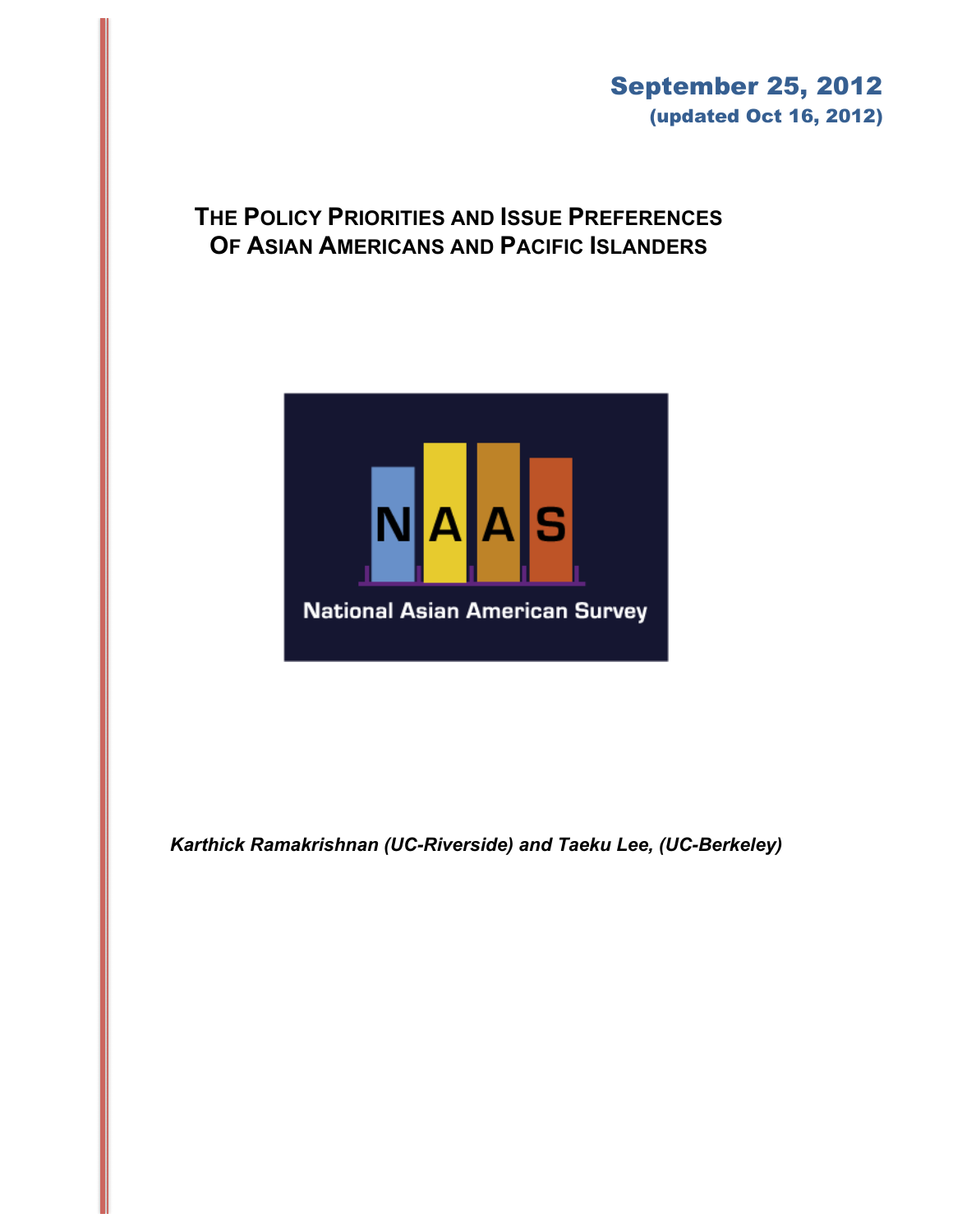# **CONTENTS**

| <b>BACKGROUND: THE ASIAN AMERICAN AND PACIFIC ISLANDER ELECTORATE  4</b> |  |
|--------------------------------------------------------------------------|--|
|                                                                          |  |
|                                                                          |  |
|                                                                          |  |
|                                                                          |  |
|                                                                          |  |
|                                                                          |  |
|                                                                          |  |
|                                                                          |  |
|                                                                          |  |
|                                                                          |  |
|                                                                          |  |
|                                                                          |  |
|                                                                          |  |
|                                                                          |  |
|                                                                          |  |
|                                                                          |  |
|                                                                          |  |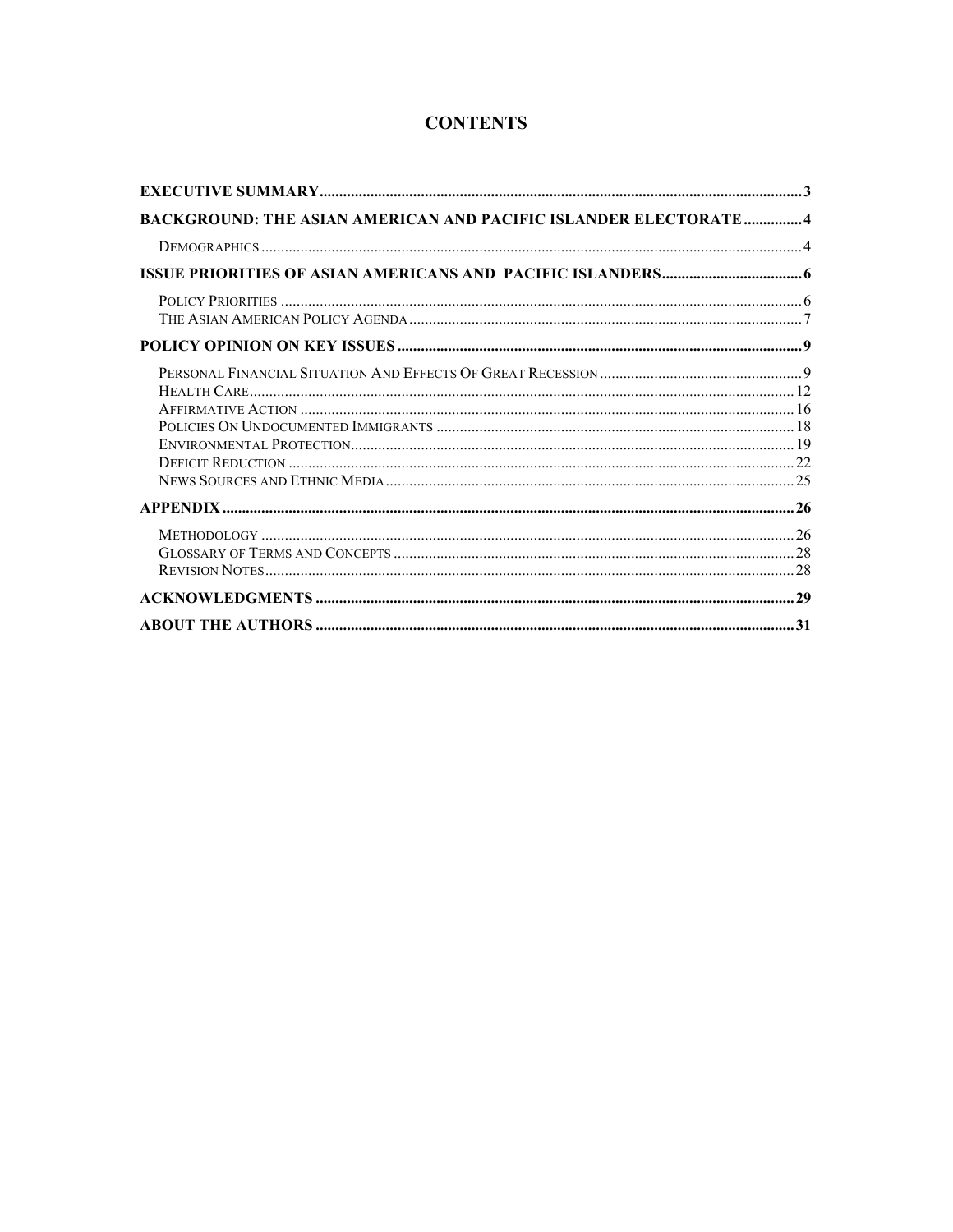# **EXECUTIVE SUMMARY**

Asian Americans and Pacific Islanders (AAPIs) are one of the fastest growing populations in the United States. Between 2000 and 2010, the Asian American population grew faster than any other racial group, at a rate of 46%. They are also an important and growing constituency, as 600,000 new Asian American voters entered the electorate in 2008 and a similar number is expected to do so in 2012.

The growing influence of AAPIs is already apparent in many states and metropolitan areas. As of 2010, AAPI residents exceeded the 5% threshold in nearly 600 cities. In 2012, there are also a record number of Asian Americans running for Congress in 2012, and AAPIs occupy key positions in Washington, D.C. and in various state capitols.

The National Asian American Survey (NAAS) conducted the first nationally representative survey of the policy priorities and issue preferences of Asian Americans in 2008. In 2012, we are conducting a tracking survey of Asian Americans and Pacific Islanders, with even more ethnic groups than in 2008 (Hmong and Cambodian, in addition to Chinese, Indian, Filipino, Vietnamese, Korean, and Japanese) and with the addition of Pacific Islander groups such as Native Hawaiians and Samoans. This report presents the results of 3,376 interviews conducted through September 19, 2012,*.*

The data on public opinion among Asian Americans and Pacific Islanders reveal that:

- The issue priorities of the Asian American and Pacific Islander populations are similar to those of the rest of the country. The economy and jobs are by far the most important issues, followed by health care and education.
- On the issue of health care reform, which has divided support among the general population, Asian Americans and Pacific Islanders are largely supportive, with about a 3 to-1 ratio in favor.
- Support for health care reform is high regardless of whether the law is referred to as the Affordable Care Act or Obamacare.
- On affirmative action, which is an issue that the Supreme Court will consider this term, Asian Americans and Pacific Islanders are largely supportive, with about three quarters of Asian American adults supporting "affirmative action programs designed to help blacks, women, and other minorities get better jobs and education."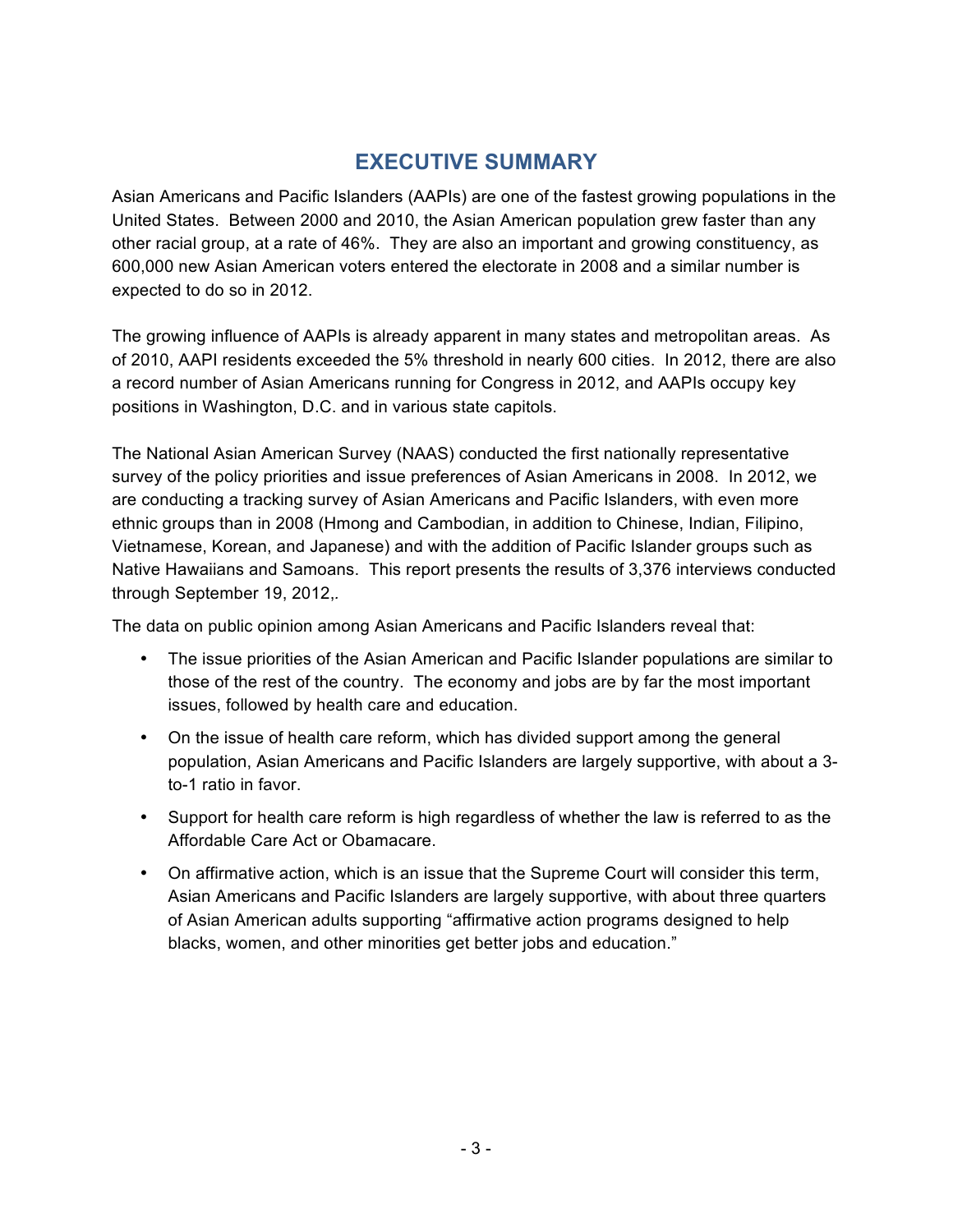# **BACKGROUND: THE ASIAN AMERICAN AND PACIFIC ISLANDER ELECTORATE**

### **Demographics**

Asian Americans and Pacific Islanders (AAPIs) are one of the fastest growing populations in the United States. There are over 18 million Asian Americans and Pacific Islanders in the United States today. Between 2000 and 2010, the Asian American population grew faster than any other racial group, at a rate of 46%. They are also an important and growing constituency, as 600,000 new Asian American voters entered the electorate in 2008.

Their growing policy importance is already apparent in states such as California and New Jersey, and metropolitan areas such as New York, Los Angeles, Chicago, Seattle, Houston, and Washington, D.C. At the same time, AAPI populations are also growing in "new destination" states like North Carolina, Nevada, and Virginia.

The Asian American population is also characterized by historic patterns of geographic concentration, emergent patterns of geographic dispersion, and a continuing pattern of striking demographic diversity.

- Asian Americans exhibit patterns of concentrated geographic settlement in particular states and regions. Five states (California, New York, Texas, Hawaii, and New Jersey) account for about 60% of the national Asian American population. California is by far the largest state for Asian Americans, accounting for one third of all Asian American adults.
- Within California, Asian Americans are 15% of the state's resident population. They constitute a majority of the population in Hawaii (57%), and are also a significant portion of the state populations New Jersey (9%), Washington (9%), New York (8%), and Virginia (7%).
- The Asian American population is also growing rapidly beyond the "traditional gateways." Between 2000 and 2010, the Asian American population has grown by more than two-thirds in 15 states. In fact, Nevada, North Carolina, and Virginia are home to some of the fastest growing Asian American populations in the county (growth rates of 116%, 85%, and 71%, respectively, between 2000 and 2010).
- Asian Americans are remarkably diverse in terms of ethnicity, national origin, language, religion, cultural orientation, socioeconomic status, and immigration histories. Focusing on regions and countries of origin alone, Asian Americans have shifted from a population of primarily working-age men from China and Japan in 1900 to a population today that is composed of six groups whose populations account for 86 percent of the Asian American population in the United States (22% Chinese, 20% Indian, 18% Filipino, 11% Vietnamese, 10%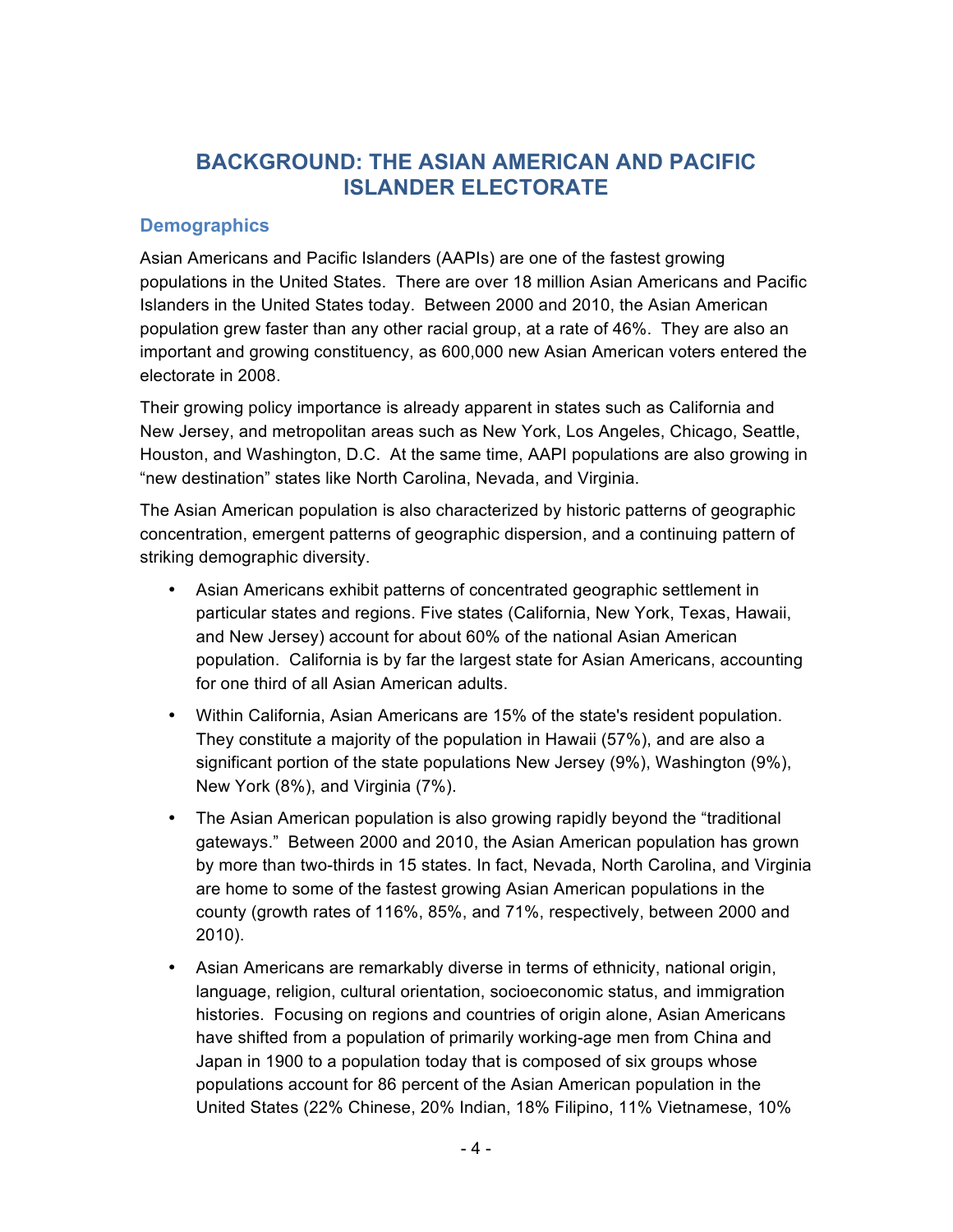Korean, and 5% Japanese). The three next largest groups, Pakistanis, Hmong, and Cambodians together account for another 6% of the Asian American population.

- The Pacific Islander population is even more concentrated in particular groups: Native Hawaiians and Samoans account for a majority of the Pacific Islander population, accounting for 31% and 20%, respectively, of the national resident population. Tongans, Gauamanians, Fijians, and other Micronesian and Melanesian groups constitute the rest of the Pacific Islander population in the United States.
- On average, Asian Americans have high rates of educational attainment (86% have completed high school, and 49% have a Bachelor's degree or higher). However, these averages mask significant diversity within the population. Southeast Asian groups, in particular, have rates of high school completion well below the national average of 85% (61% for Hmong, 62% for Cambodians, and 72% for Vietnamese). And Pacific Islanders have high school completion rates on par with the national average, but college graduation rates that are significantly lower (17%, compared to the national average of 28%).
- Rates of health insurance also vary widely across these various groups. In general, lower-income Asian American and Pacific Islander groups have higher rates of uninsurance, although Korean Americans have among the highest rates of uninsurance (22%) despite earning incomes on par with the national average.<sup>1</sup>
- These various groups also have different rates of civic and political participation, and patterns of public opinion, as we outline in this report.

 <sup>1</sup> Asian American Center for Advancing Justice, *A Community of Contrasts: Asian Americans in the United States, 2011* (Los Angeles, CA, 2011).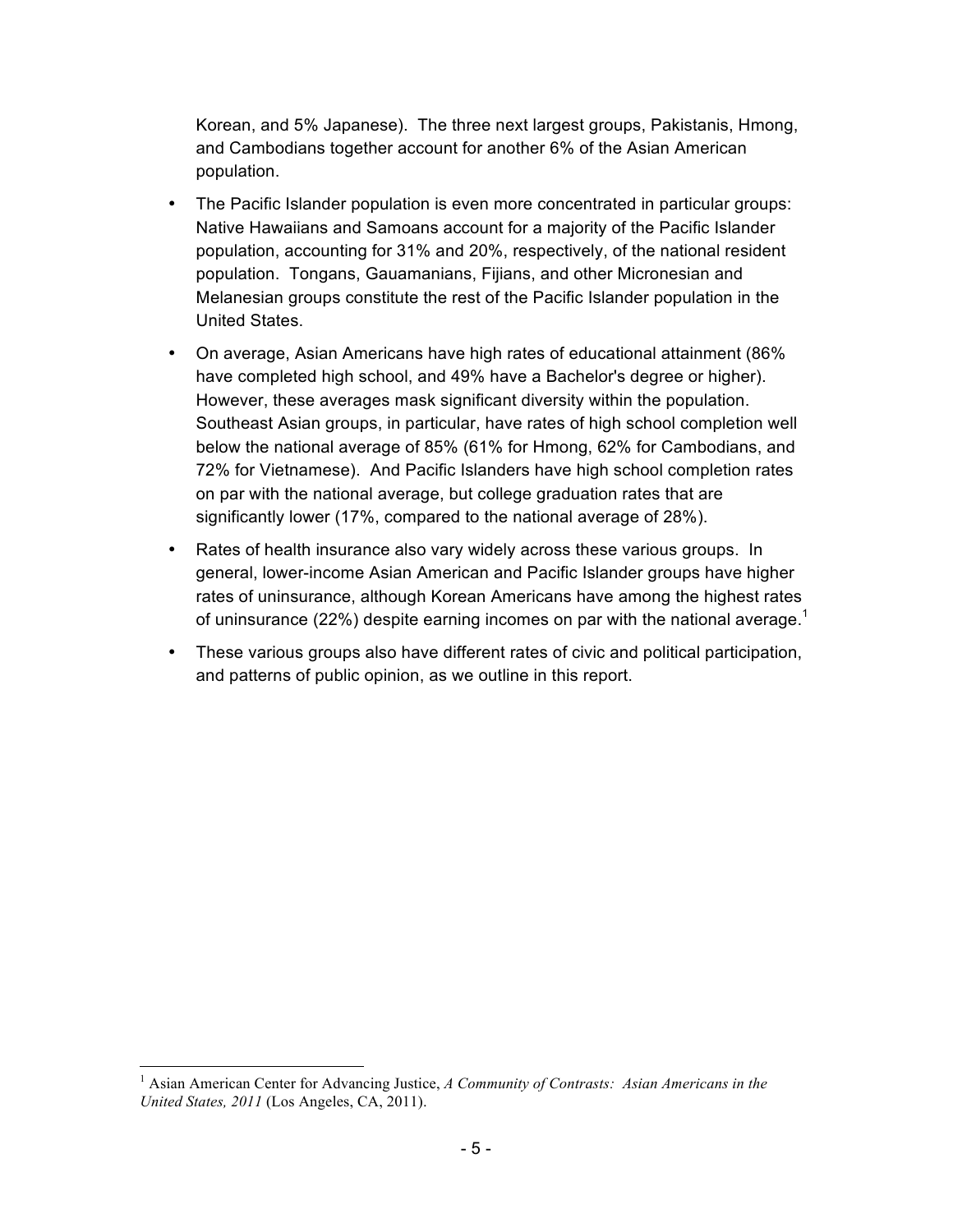# **ISSUE PRIORITIES OF ASIAN AMERICANS AND PACIFIC ISLANDERS**

What are the issue priorities for Asian Americans and Pacific Islanders? This section provides information about issue salience and the policy agenda of Asian Americans.

# **Policy Priorities**

Respondents were asked what they felt was "the most important problem facing the United States today." The survey allowed people to name up to two issues.



■Adults ■Likely Voters

**Figure 1: Most Important Problem in the United States (1st Mention)**

Figure 1 compares the proportion of Asian American likely voters and all respondents in the 2012 NAAS on this question.<sup>2</sup> The economy is, unsurprisingly, the most commonly

 $2$  We make this distinction because of the well-established academic scholarship on issue preferences and policy representation which: 1) indicates that the issue preferences of participants may indeed deviate from those of nonparticipants, and 2) indicates that the views of voters are more likely to be represented in policy decisions than the views of nonvoters. This is particularly important to understanding the AAPI community, to see if those who "speak" for AAPIs through participation have the same issue preferences as those who do not. (See Kim Quaile Hill and Jan E. Leighley. 1992. "The Policy Consequences of Class Bias in State Electorates." *American Journal of Political Science* 36(2): 351-365; John D. Griffin and Brian Newman. 2005. "Are Voters Better Represented?" *The Journal of Politics* 67(4): 1206–1227; Sidney Verba, Kay Lehman Schlozman, and Henry E. Brady. 1995. *Voice and Equality: Civic Voluntarism in American Politics*. Cambridge, Massachusetts: Harvard University Press.)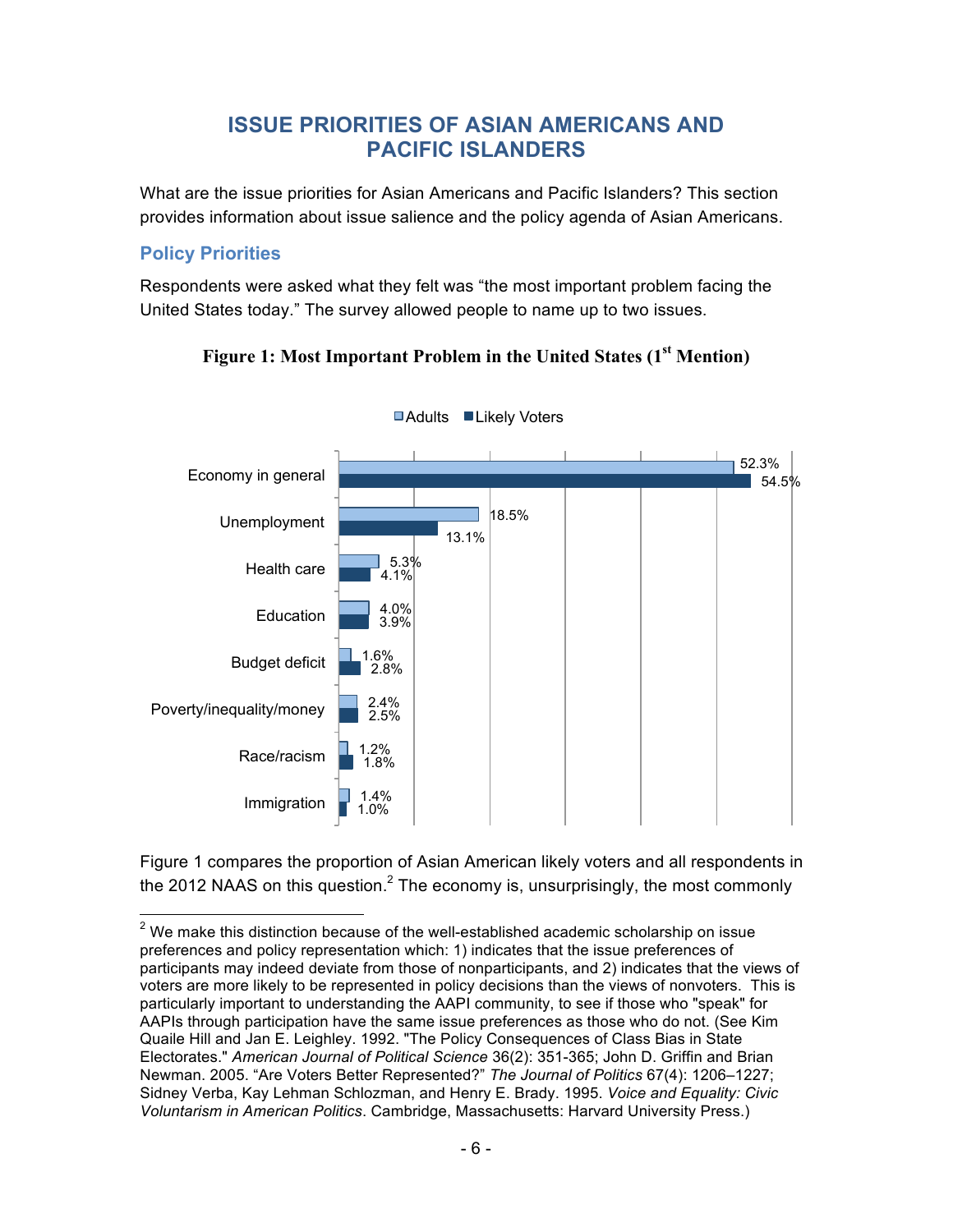cited national problem, named by a majority of both likely voters and all respondents. Following a distant second is the related issue of unemployment and jobs, with health care and education running third and fourth. Very few respondents mentioned issues like the budget deficit, poverty and inequality, race and racism, or immigration as a most important national problem. While there are few differences between the full 2012 NAAS sample and identified likely voters, likely voters are less likely to mention unemployment as a critical problem.

While most surveys of the "most important problem" only record the first mention made by respondents, the 2012 NAAS allowed respondents to name another issue that ranked very high in their minds. In our survey, 82 percent mentioned two issues as "most important." The basic rank order of issue priorities remains mostly unchanged in this expanded measure of issue priorities, but the number of mentions of issues other than general economic concerns increased noticeably (Figure 2). Roughly one in three mention unemployment and jobs as a critical issue, although likely voters remain less concerned than non-voters. We also find that nearly one in six likely voters cite health care as a key issue, with education running closely behind.





# **The Asian American Policy Agenda**

The 2012 NAAS also asked its respondents to name the *one* issue that was most important to them *personally* (that is, compared to "the most important problem facing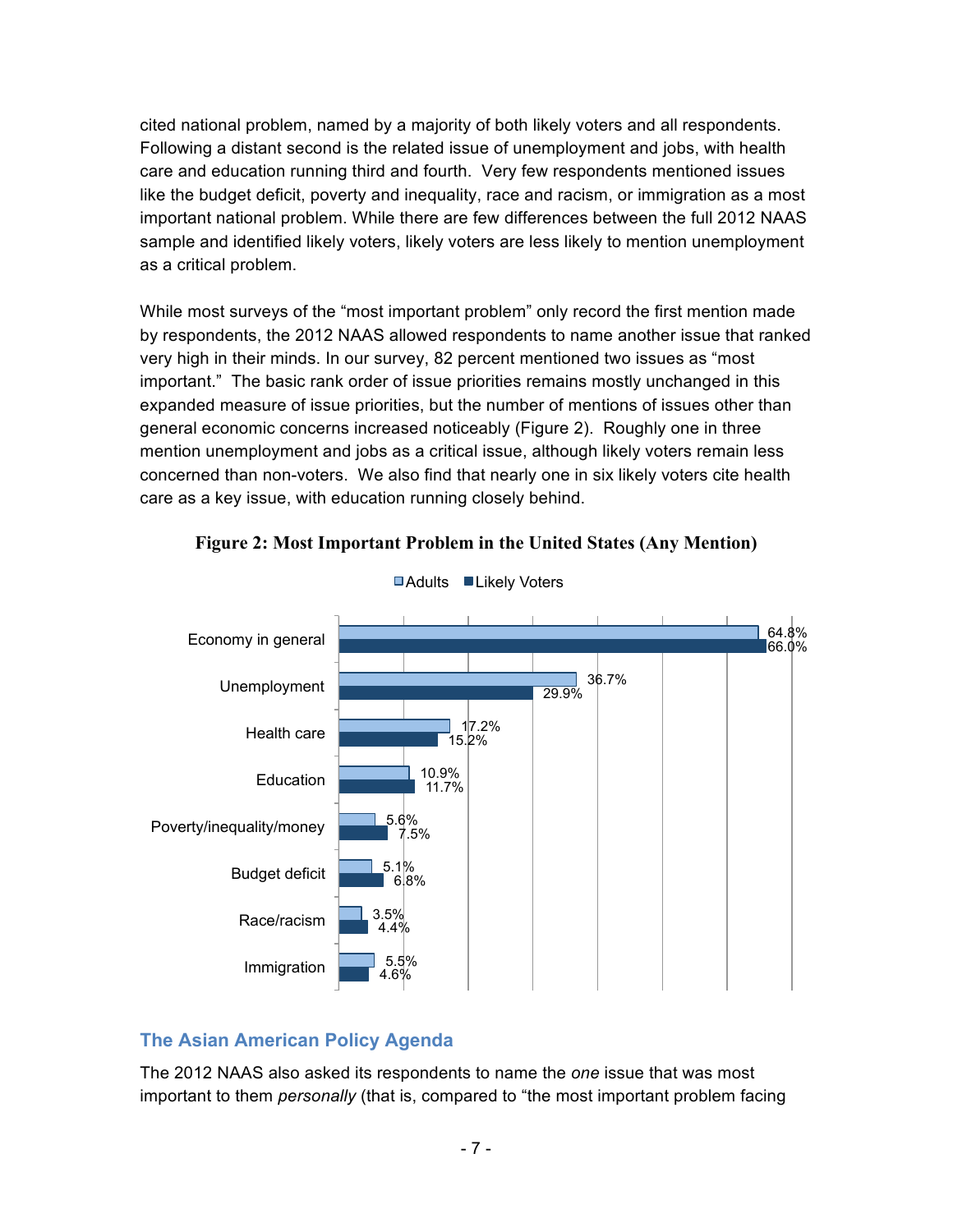the United States"). As in 2008, we use this measure to gain some sense of what an Asian American agenda might be, through the process of aggregating the most important problems mentioned by Asian American adults.

By this personalized measure of issue priorities, general concerns about the economy were still prominent, but noticeably less so than when defined as a national problem (47 percent among likely voters). Unemployment and jobs remains unchanged in its position as the second most commonly identified personal priority. The discernible shifts in the policy agenda for Asian Americans is seen with a greater attention to health care (12% among likely voters and 10% among all adults for Asian Americans) and, to a very modest extent, education (6% among both groups).

|                                                | <b>Asian</b><br>Americans | Pacific<br><b>Islanders</b> |
|------------------------------------------------|---------------------------|-----------------------------|
| <b>Economy in general</b>                      | 36%                       | 28%                         |
| <b>Unemployment/Jobs</b>                       | 17%                       | 11%                         |
| <b>Healthcare</b>                              | 10%                       | 8%                          |
| <b>Education</b>                               | 6%                        | 4%                          |
| Federal budget/deficit/debt                    | 2%                        | 3%                          |
| <b>Taxes</b>                                   | 2%                        | $1\%$                       |
| <b>Dissatisfaction with government</b>         | $1\%$                     | 2%                          |
| Immigration                                    | $1\%$                     | $1\%$                       |
| <b>Lack of money</b>                           | $1\%$                     | 4%                          |
| <b>Race Relations/Racism</b>                   | $1\%$                     | 3%                          |
| <b>Fuel/Oil prices</b>                         | 1.0%                      | 1.8%                        |
| <b>Inequality/Gap between rich and</b><br>poor | $1\%$                     | $0\%$                       |
| <b>Environment/Pollution</b>                   | 0.7%                      | 0.2%                        |
| <b>Poverty/Hunger</b>                          | $1\%$                     | $2\%$                       |
| <b>Abortion</b>                                | 0.5%                      |                             |
| Gay rights issues                              | 0.2%                      | 0.4%                        |
| <b>Birth control/Contraception</b>             |                           |                             |
| Other                                          | 11%                       | 23%                         |
| <b>Don't Know</b>                              | 7%                        | 7%                          |

## **Table 3: Most Important Problem Facing Asian Americans and Pacific Islanders (All Adults)**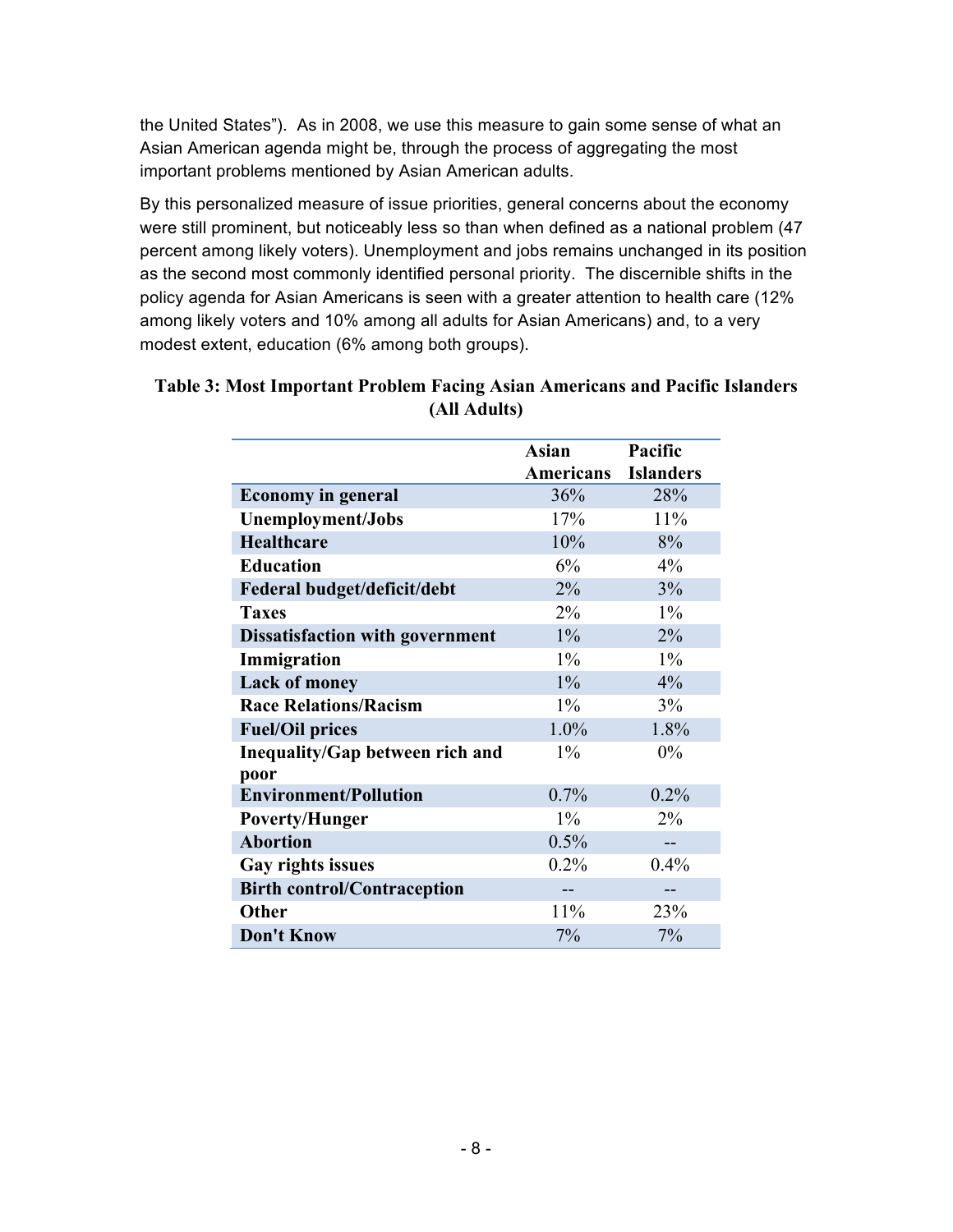# **POLICY OPINION ON KEY ISSUES**

## **Personal Financial Situation And Effects Of Great Recession**

As we noted earlier in this report, at the very top of the list of issue priorities for Asian Americans and Pacific Islanders is the economy in general and unemployment and jobs more specifically. There are good reasons for concern about the differential effects of the Great Recession on minority populations. A recent study from the Economic Policy Institute, for instance, found higher rates of change in unemployment among Asian Americans with advanced degrees compared to their white counterparts.<sup>3</sup> The 2012 NAAS asked its respondents a standard way of gauging personal economic well-being in surveys: "We are interested in how people are getting along financially these days. Would you say that you (and your family) are better off, worse off, or about the same as you were a year ago?"

|                        | <b>Better</b> | <b>Worse</b> | <b>Same</b> |
|------------------------|---------------|--------------|-------------|
| <b>Asian Americans</b> | 18%           | 22%          | 59%         |
| Chinese                | 17%           | 25%          | 57%         |
| Indian                 | 15%           | 16%          | 68%         |
| Filipino               | 24%           | 19%          | 57%         |
| Vietnamese             | 20%           | 27%          | 51%         |
| Korean                 | 13%           | 28%          | 58%         |
| Japanese               | 17%           | 17%          | 65%         |
| Cambodian              | 17%           | 20%          | 56%         |
| <b>H</b> mong          | 17%           | 32%          | 48%         |
|                        |               |              |             |
| Native Hawaiian        | 22%           | 19%          | 59%         |
| Samoan                 | 21%           | 20%          | 56%         |

#### **Table 4. Personal Financial Situation Compared to One Year Ago (All Adults)4**

Table 4 shows that -- notwithstanding the differential effects of the Great Recession - most Asian Americans held their ground financially between 2011 and this year. Of those who did not report getting along "about the same" as last year, a modestly higher proportion (22 percent) reported worse conditions than the number reporting better conditions (18 percent). There are some noticeable differences between ethnic groups

<sup>&</sup>lt;sup>3</sup> Algernon Austin, "Hidden Disadvantage: Asian American Unemployment and the Great Recession," Economic Policy Institute Issue Brief #277 (May 28, 2010). Accessed online in September 2012 at http://www.epi.org/publication/hidden\_disadvantage/

<sup>&</sup>lt;sup>4</sup> Don't Know and Refused responses excluded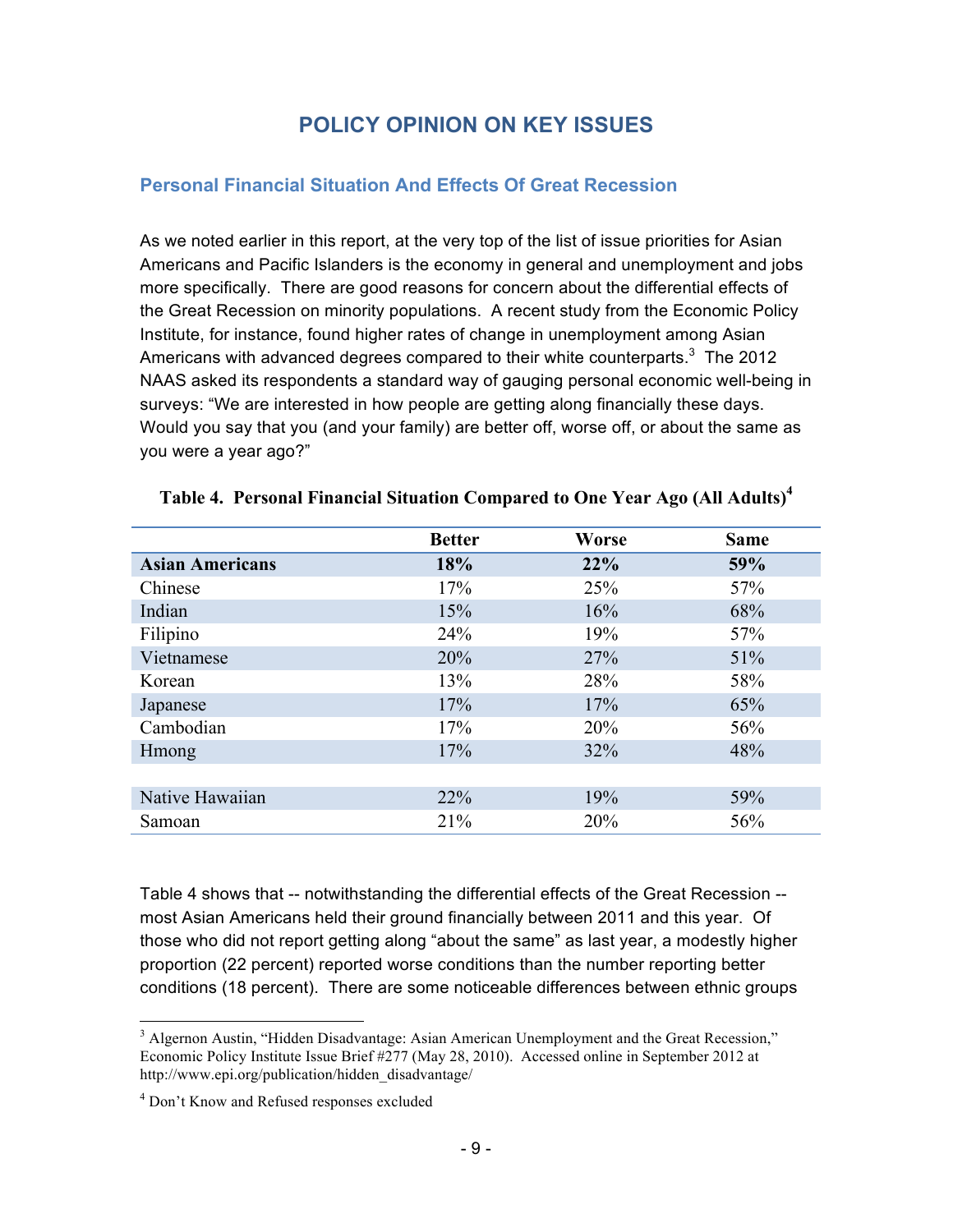in how well Asian Americans are surviving through the Great Recession: Hmong, Korean, and Vietnamese Americans are most likely to report worsening financial times, with 32, 28, and 27 percent, respectively, reporting that they were worse off than a year ago. The proportion of Native Hawaiians and Samoans reporting that they are worse off is about the same as for the Asian American population.

To delve more fully into the impact of the Great Recession on Asian Americans and Pacific Islanders, the 2012 NAAS also asked respondents if they had experienced a home foreclosure or been laid off or lost a job "since the economic crash in 2008." Table 5 shows that one out of every 20 Asian Americans in our survey reported a home foreclosure and one in seven reported a job loss or lay-off. When the two measures are combined, 17 percent of Asian Americans either lost their house or their job since 2008, with about 2 percent losing both.

Some groups here are clearly hit harder: more than 9 percent of Filipino Americans and 11 percent of Hmong and Cambodians reported home foreclosures since 2008; job losses weigh most heavily among Cambodians (24 percent) and the Hmong (20 percent). Hmong and Cambodians are also most likely to have been hit twice with setbacks: 4 percent of Hmong and 5 percent of Cambodians report having lost *both* their jobs and their homes since 2008. For Native Hawaiians and Samoans, the proportion reporting job loss is comparable to Asian Americans. For foreclosures, Samoans reported far higher rates than for Asian Americans (16%).

|                       | Foreclosure | <b>Job Loss</b> |
|-----------------------|-------------|-----------------|
| <b>Asian American</b> | $5.0\%$     | 14%             |
| Chinese               | 4.6%        | 17%             |
| Indian                | 3.9%        | 9%              |
| Filipino              | 9.4%        | 15%             |
| Vietnamese            | 2.2%        | 11%             |
| Korean                | 3.6%        | 17%             |
| Japanese              | 1.0%        | 8.4%            |
| Cambodian             | 11%         | 24%             |
| <b>H</b> mong         | 11%         | 20%             |
|                       |             |                 |
| Native Hawaiian       | 5%          | 14%             |
| Samoan                | 16%         | 15%             |

#### **Table 5. Experiences with Foreclosure and Job Loss since 2008**

The post-2008 effects are also keenly felt in specific financial challenges and risks faced by Asian Americans. 2012 NAAS respondents were given a list of issues "people have mentioned as challenges they face" and then asked to assess "how serious of a problem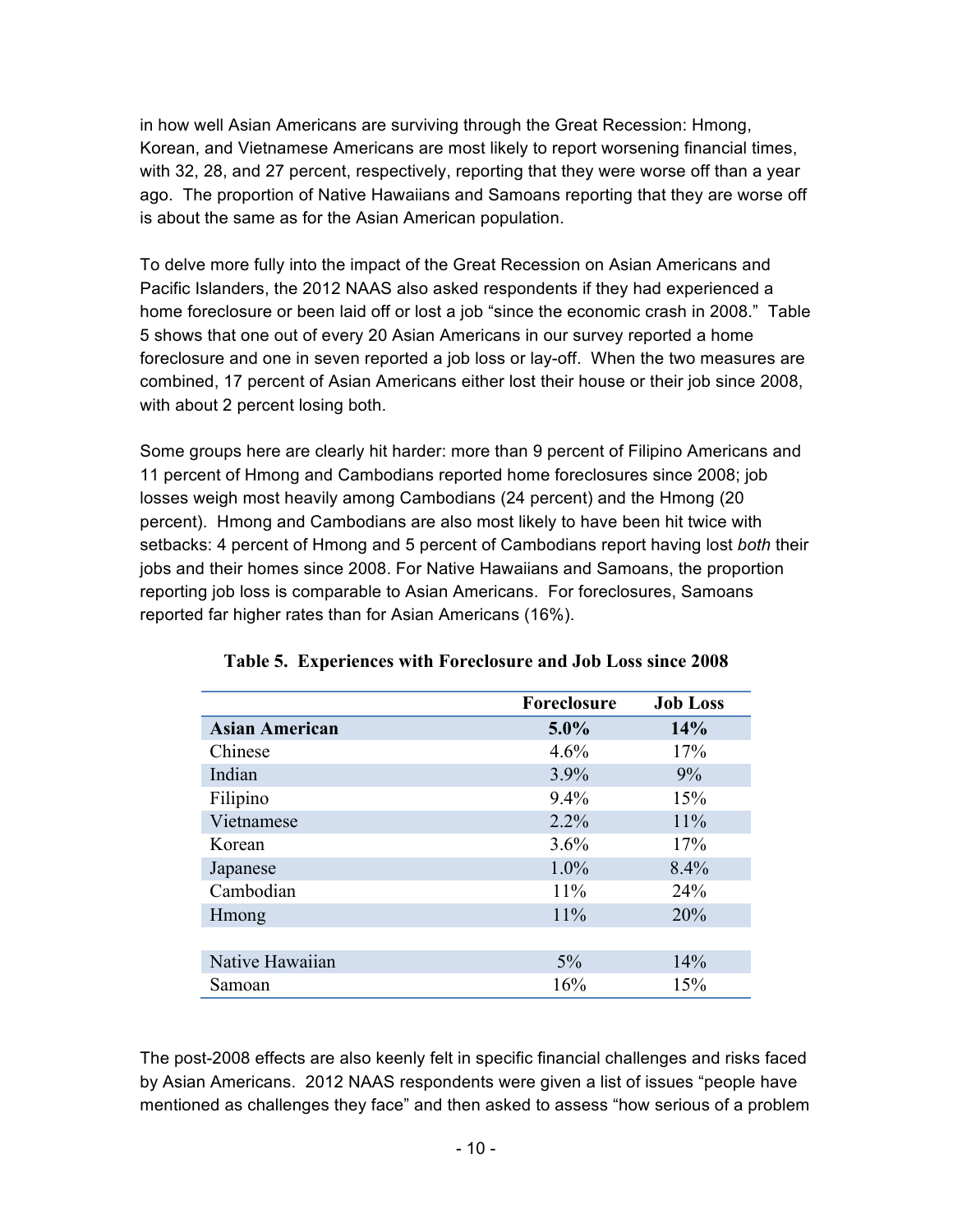each is for you and your family." The list included the following sources of economic uncertainty -- the affordability of college, student loans or college debt, the cost of taking care of the elderly, medical bills, credit card debt, and the cost of rent or mortgage. Worries about these various sources of financial stress are widespread. Asian American adults were most likely to identify their ability to afford college as a "very serious" problem (38 percent), with concerns about the cost of elderly care (33 percent), payment of one's student loans (31 percent), and medical bills (29 percent) following closely behind, and relatively fewer Asian Americans identifying the affordability of rent or mortgage (26 percent) or credit card debt (18 percent) as "very serious" problems for them or their families.

|                       | Cost    | Cost    | Cost      |
|-----------------------|---------|---------|-----------|
|                       | college | elderly | rent/mort |
| <b>NOT APPLICABLE</b> | $5\%$   | $7\%$   | 6%        |
| Not at all serious    | 19%     | 20%     | 24%       |
| Not very serious      | 10%     | 12%     | 20%       |
| <b>Fairly serious</b> | 23%     | 21%     | 20%       |
| <b>Very serious</b>   | 38%     | 33%     | 26%       |
| Don't Know            | 4%      | $5\%$   | $3\%$     |
| <b>Refused</b>        | $1\%$   | $1\%$   | $0\%$     |

### **Table 6. Challenges Facing Self and Family (Asian Americans)**

|                       | College<br>debt | <b>Medical</b><br>debt | <b>Credit</b><br><b>Card debt</b> |
|-----------------------|-----------------|------------------------|-----------------------------------|
| <b>NOT APPLICABLE</b> | 11%             | 8%                     | 9%                                |
| Not at all serious    | 22%             | 29%                    | 34%                               |
| Not very serious      | 14%             | 16%                    | 20%                               |
| <b>Fairly serious</b> | 17%             | 12%                    | 14%                               |
| <b>Very serious</b>   | 31%             | 29%                    | 18%                               |
| Don't Know            | $5\%$           | 6%                     | $5\%$                             |
| <b>Refused</b>        | $0\%$           | $0\%$                  | $0\%$                             |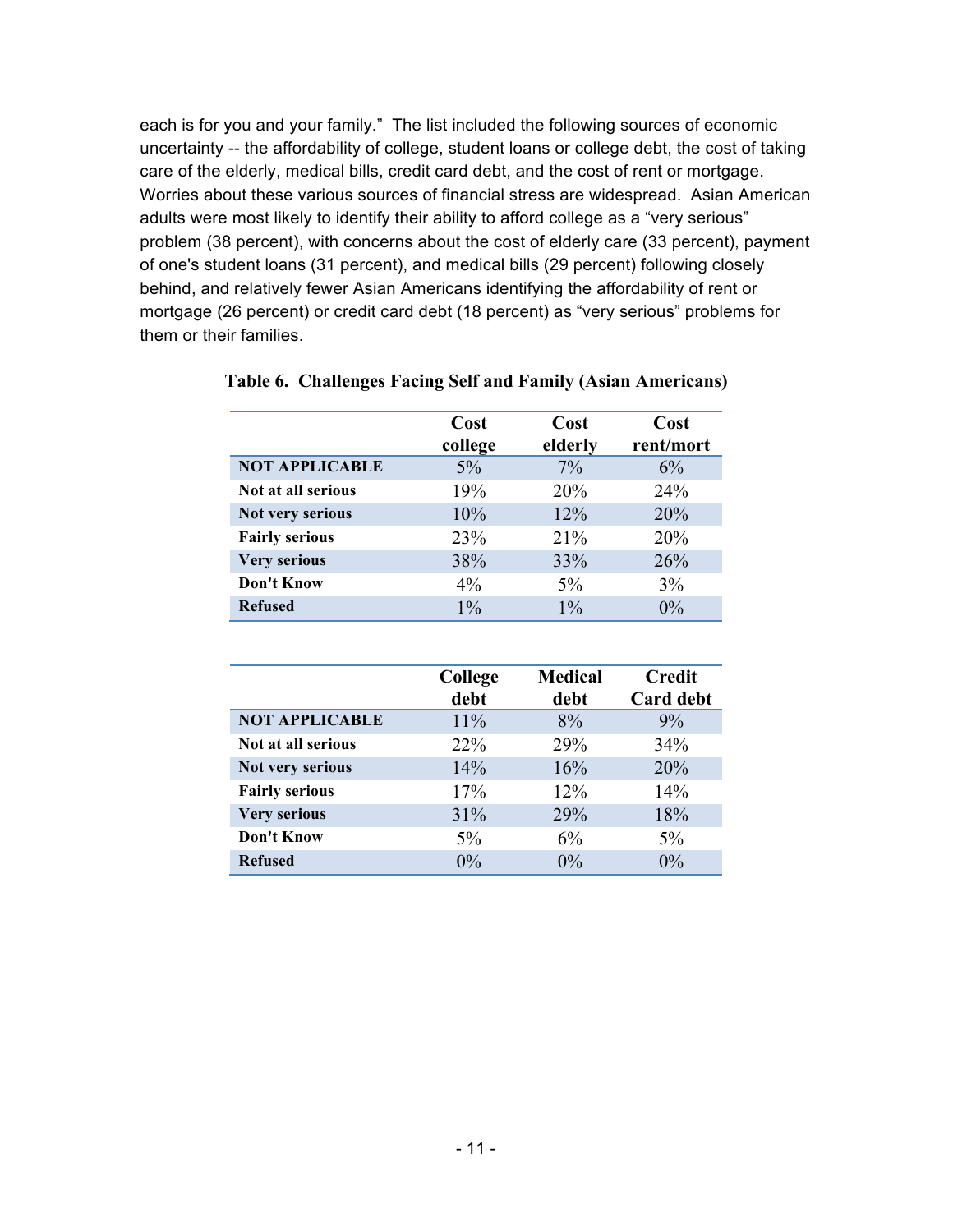# **Health Care**

Respondents cited health care as one of the most important problems facing the nation. A key aspect to the issue of health care is public opinion on the Affordable Care Act (ACA), sometimes referred to as Obamacare. Surveys of the general population show that about 38% to 40% of Americans have a favorable impression of the law, and a greater proportion (43% to 44%) have an unfavorable impression. $5$ 

The 2012 NAAS asked "As you may know, Congress passed a sweeping health care law, [the Affordable Care Act / which some refer to as Obamacare], in 2010. It was then mostly upheld by the U.S. Supreme Court. Given what you know about the law, do you have a generally favorable or generally unfavorable opinion of it?"

As the results indicate (Table 9), Asian Americans are much more favorably inclined towards the law than opposed to it. About 50% had a favorable impression of the health care law, more than three times the proportion of those who had an unfavorable opinion of it. Importantly, calling the law the Affordable Care Act or Obamacare did not significantly affect the level of support for health care reform.

|                    | <b>ASIAN AMERICANS</b>        |                  | <b>PACIFIC ISLANDERS</b> |                      |
|--------------------|-------------------------------|------------------|--------------------------|----------------------|
|                    | Affordable<br><b>Care Act</b> | <b>Obamacare</b> | <b>Care Act</b>          | Affordable Obamacare |
| Favorable          | 49%                           | $51\%$           | 36%                      | 41%                  |
| <b>Unfavorable</b> | 15%                           | 18%              | 28%                      | 34%                  |
| <b>Neither</b>     | 20%                           | 17%              | 21%                      | 14%                  |
| <b>Don't Know</b>  | 15%                           | 13%              | 12%                      | 9%                   |
| <b>Refused</b>     | $1\%$                         | $1\%$            | 3%                       | $2\%$                |

# **Table 9. Opinion on Health Care Reform**

Pacific Islanders, by contrast, had lower support for the law, although more still had a favorable opinion of the law rather than unfavorable. In addition, calling the law Obamacare drove both support and opposition to the law higher.

Among the various ethnic groups, support was highest among Vietnamese and Korean Americans for the Affordable Care Act (61% and 60%, respectively) and lowest among Filipinos (35%). This is in line with our findings in 2008, support for universal health care was highest among Vietnamese Americans and Korean Americans. Among Hmong and Cambodian, large portions of the population did not know what opinion to express with respect to the law (37% and 58%, respectively). Interestingly, when the law is referred

<sup>&</sup>lt;sup>5</sup> Kaiser Family Foundation Health Tracking Poll: http://www.kff.org/kaiserpolls/upload/8342-C.pdf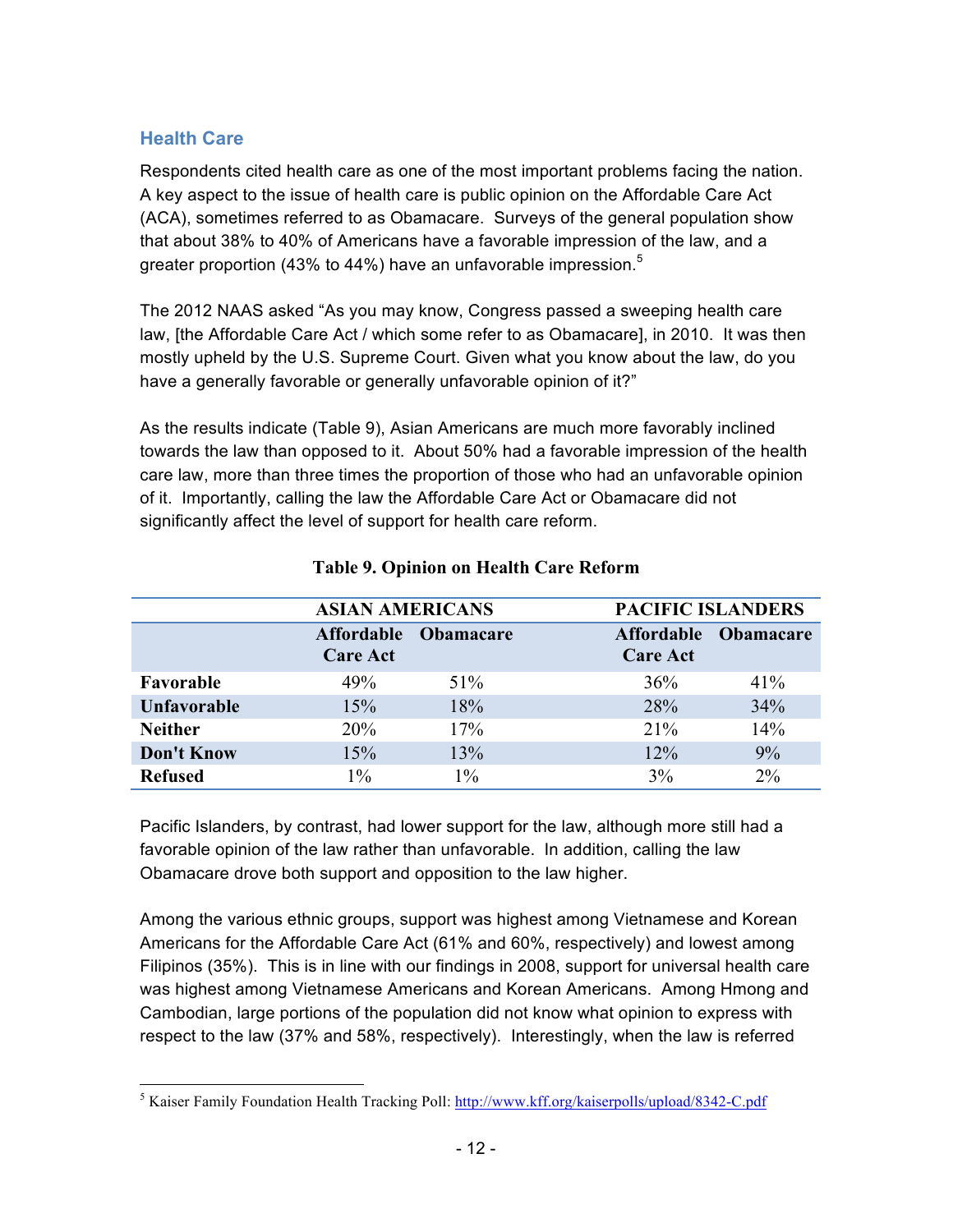to as Obamacare, support drops considerably among Vietnamese (from 61% to 45%), but rises among Indian Americans (whose level of support increases from 44% to 61%).

In Figure 6, we present overall support for the health care law (using either version) for various subgroups in the population. Support is high for most groups, except for Filipinos where many express opposition to the law, and among Hmong and Cambodian where many have not yet formed their opinion. There are no significant differences in support for the law by gender, although interestingly, young adults were less supportive of the law than those in higher age groups.

In addition to asking our respondents how favorably they viewed the law, we also asked if they believed that they and their family would be better off, or worse off, under law. We also asked the same question about whether they believed that the United States would be better off or worse off under the law (See Figure 7 and 8).

Among Asian Americans, more respondents saw their family as better off than worse off, and many more respondents saw the country as being better off than worse off because of the law. Among Pacific Islanders, opinion was decidedly more mixed when it came to one's own family (an almost-even split between better off and worse off), and a net positive when thinking about the country more generally.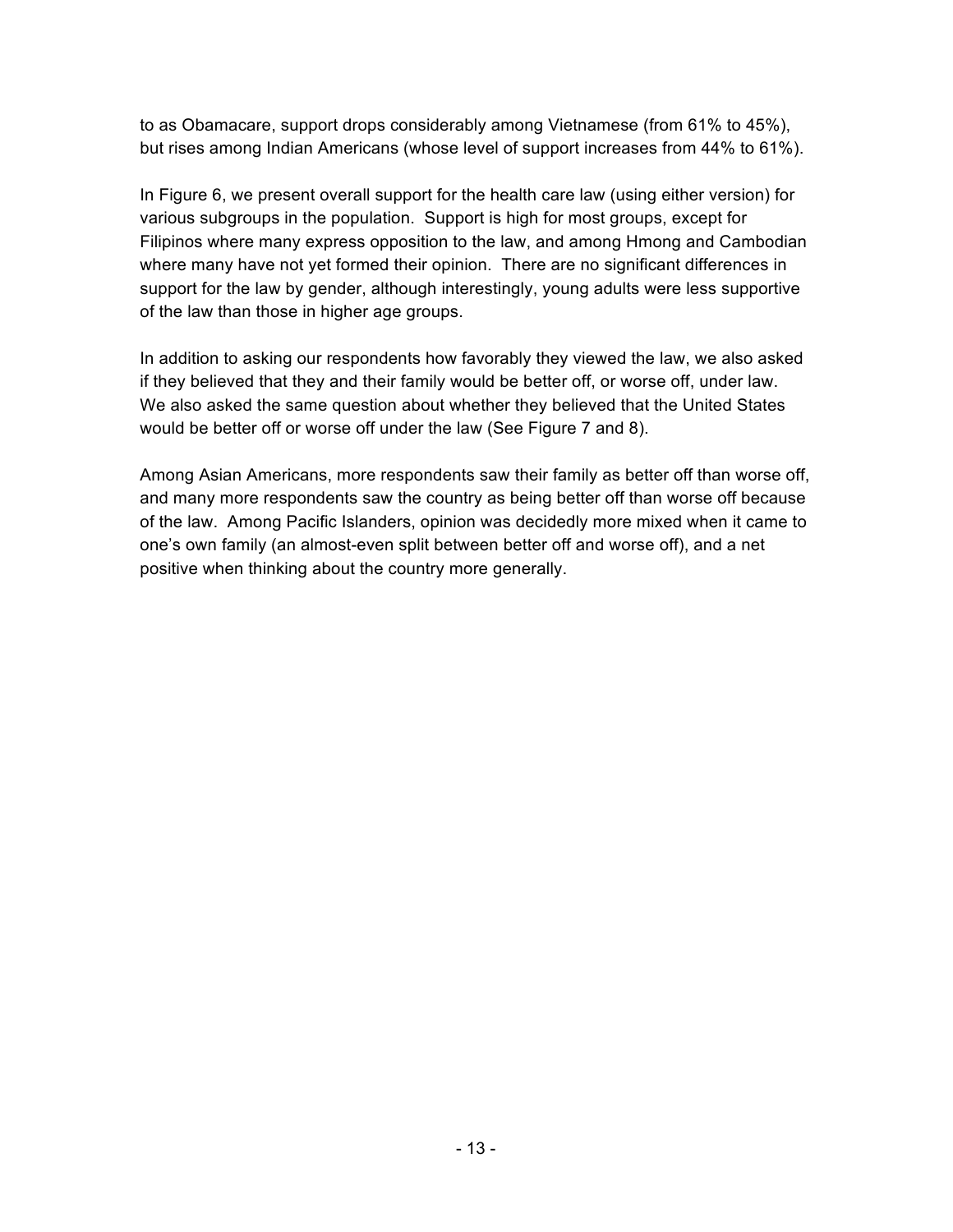

**Figure 6. Opinion on Health Care Reform,** <sup>6</sup> **by Subgroup (Asian Americans)**

 $6$  Results total 100% if "neither," "don't know" and refusals are added.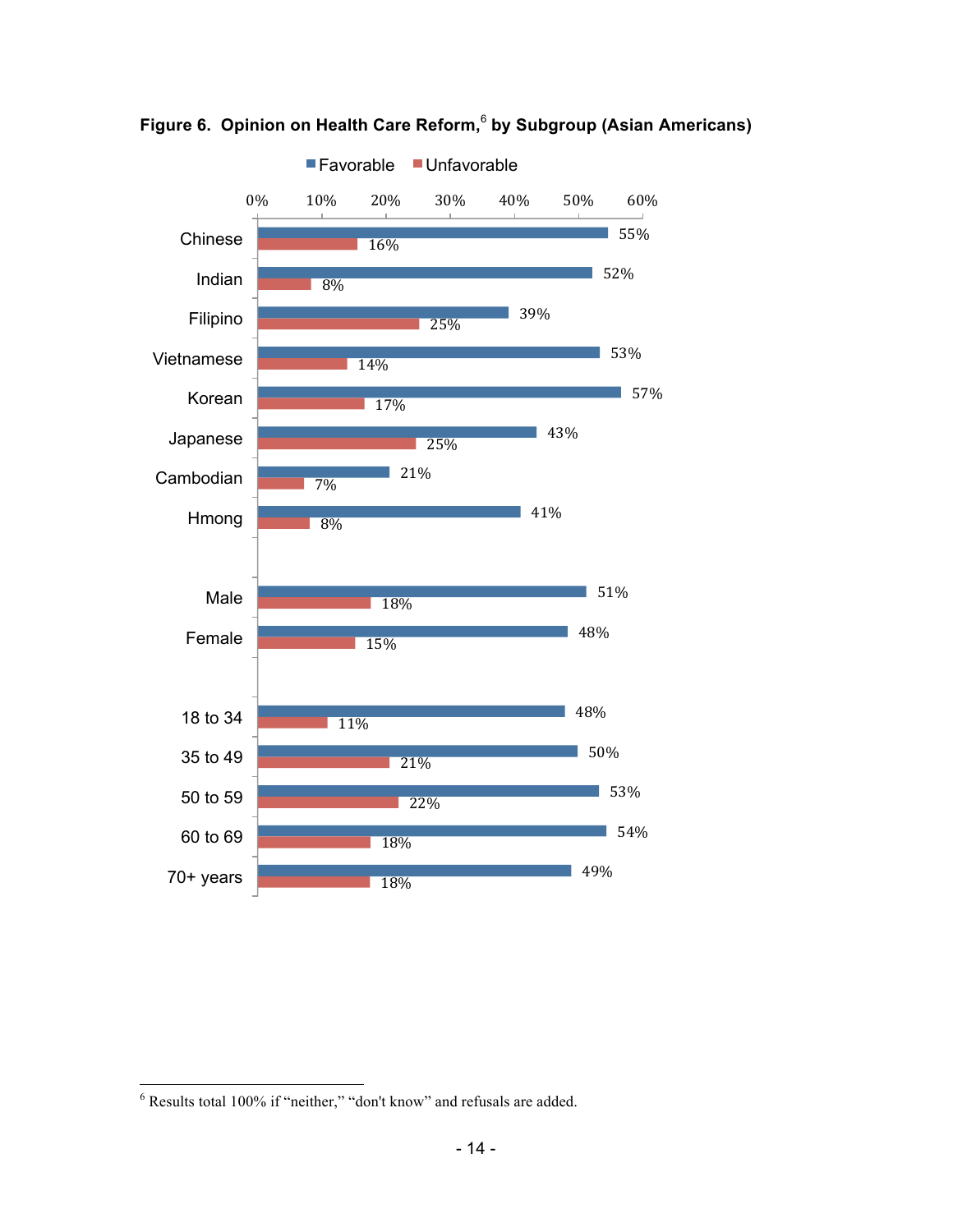**Figure 7. Evaluations of Effects of Health Care Reform (Asian Americans)**



**Figure 8. Evaluations of Effects of Health Care Reform (Pacific Islanders)**

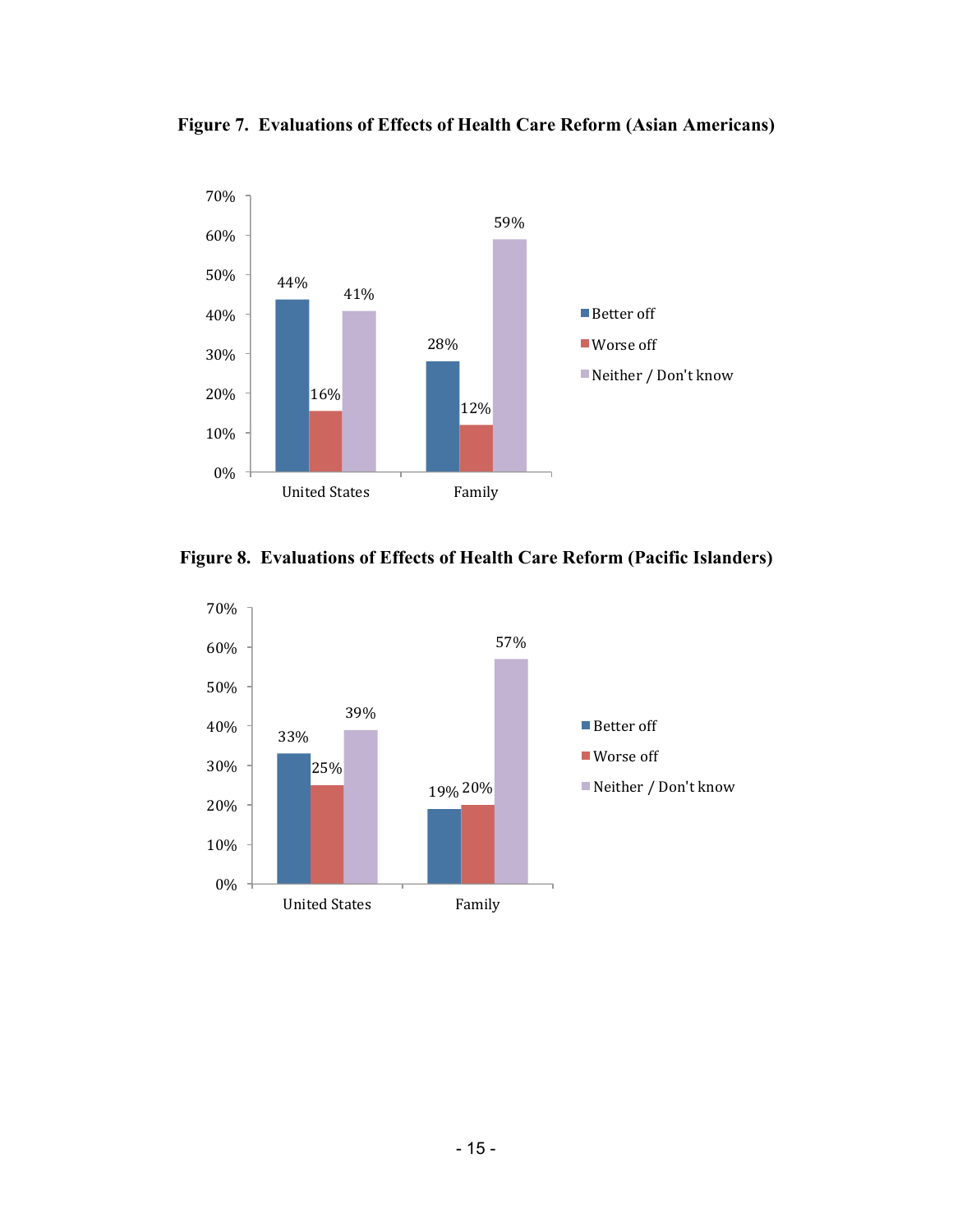# **Affirmative Action**

In anticipation of the *Fisher v. Texas* Supreme Court ruling, NAAS offers us a comprehensive, updated and definitive view of Asian American and Pacific Islander public opinion on affirmative action. While a handful of groups in the Asian American community have claimed that there is little support for affirmative action, our findings show the opposite.

We model our question on one asked by the Pew Research Center in July 2002, which asked "In order to overcome past discrimination, do you favor or oppose affirmative action programs designed to help blacks, women, and other minorities get better jobs and education?"<sup>7</sup>

Most rationales for upholding affirmative action today do not refer to legacies of past discrimination, but rather to promote the goal of diversity in institutions. Accordingly, we offer a different rationale in our 2012 survey "In order to promote diversity… ," but also offer a version of the question that does not provide any such rationale. We provide results for both versions of the question below (See Figure 9).

As the results indicate, Asian Americans and Pacific Islanders both overwhelmingly support affirmative action programs (by a margin of 78-13 and 77-14, respectively). And these high levels of support are not dependent on the introduction of rationales for improving diversity. Indeed, our results indicate a slight decline in support for affirmative action when the rationale of diversity is mentioned.

 <sup>7</sup> "Conflicted Views of Affirmative Action," *Pew Research Center for the People and the Press*, n.d., http://www.people-press.org/2003/05/14/conflicted-views-of-affirmative-action/.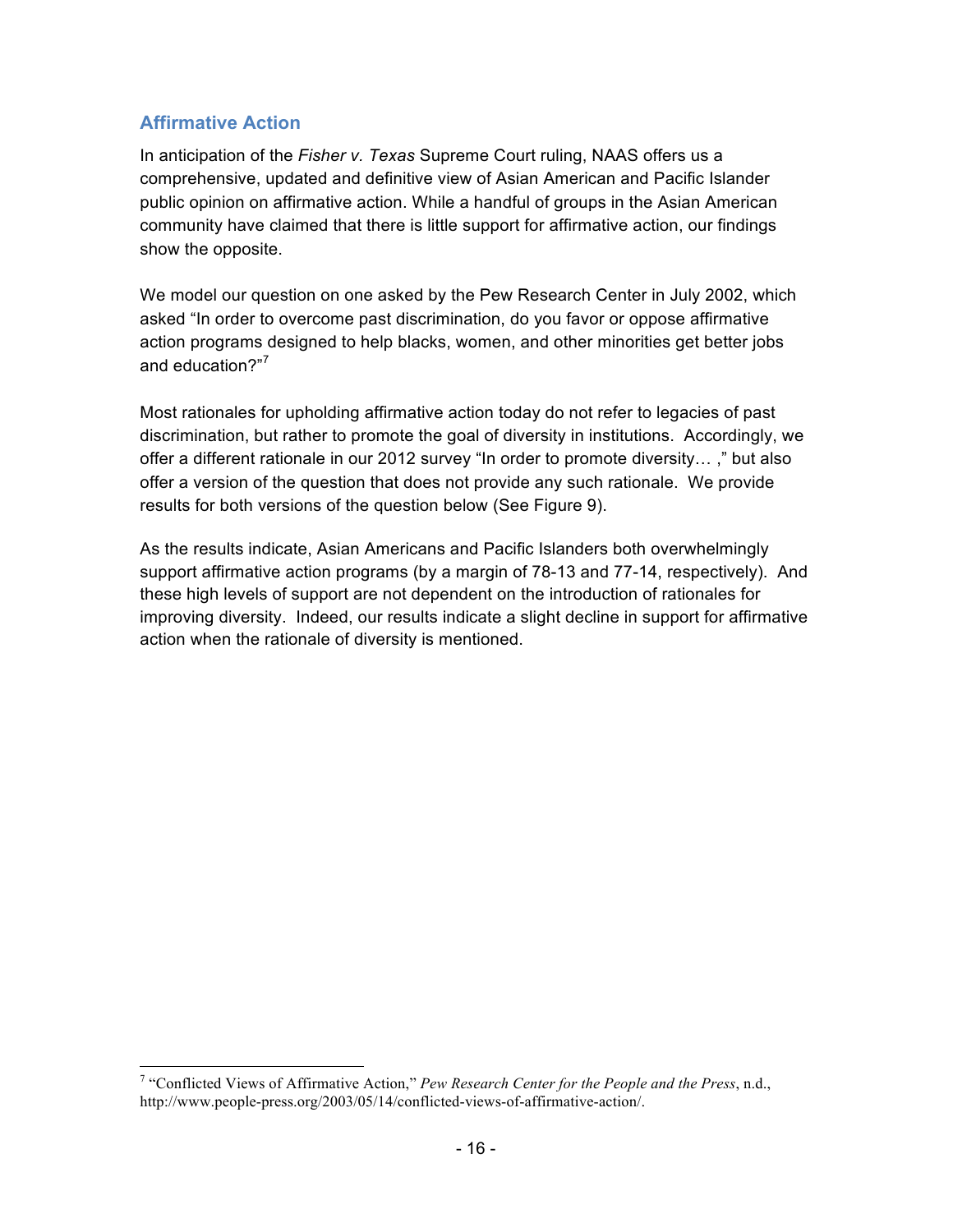

**Figure 9: Opinion on Affirmative Action**<sup>8</sup>

 <sup>8</sup> Question wording: [In order to promote diversity,] do you favor or oppose affirmative action programs designed to help blacks, women, and other minorities get better jobs and education?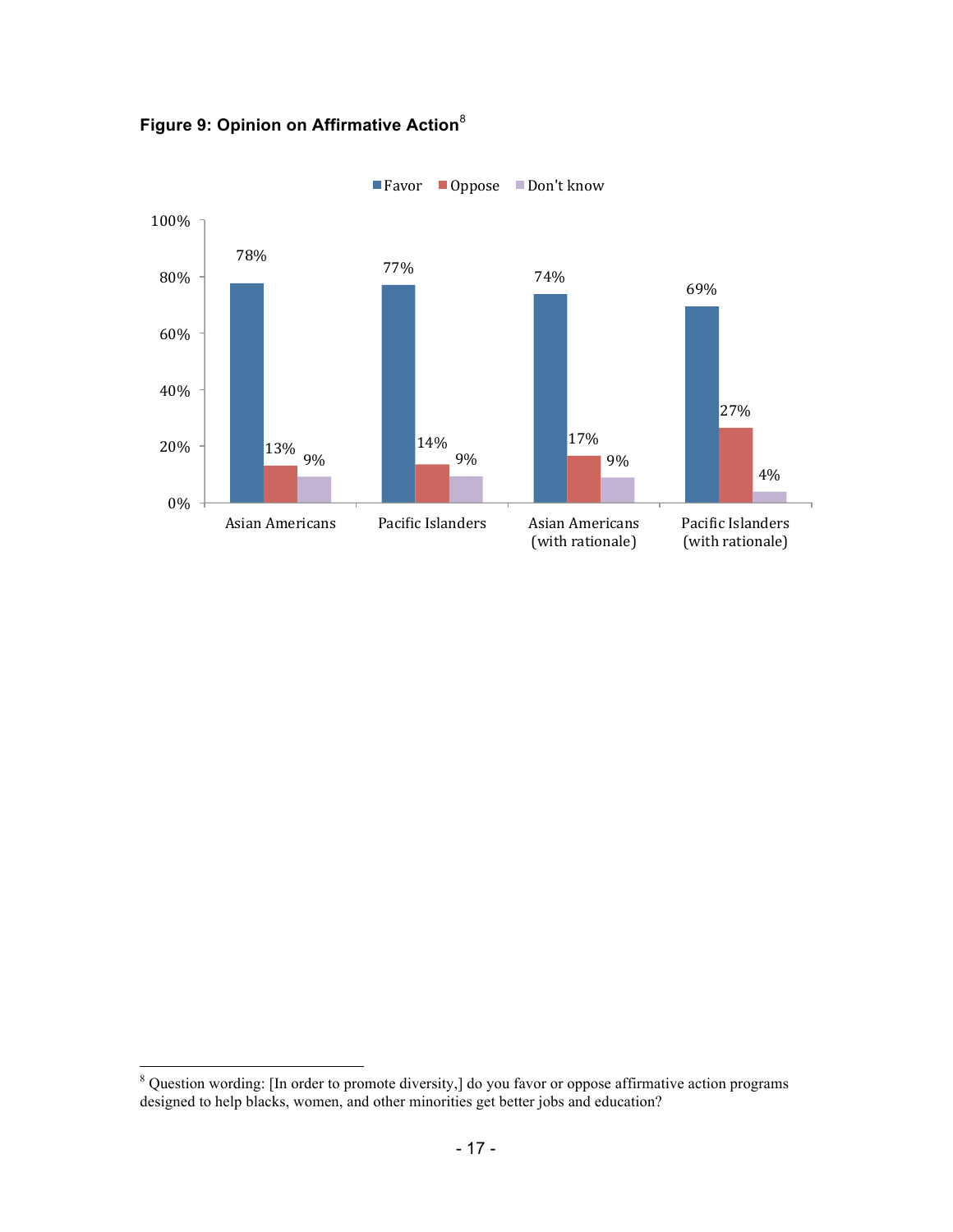## **Policies On Undocumented Immigrants**

While political discussions about undocumented immigrants often centers on Latinos, it is estimated that 1 million undocumented Asian American immigrants are currently living in the US.

As Figure 10 indicates, a majority of Asian Americans support a pathway to citizenship for undocumented immigrants (31 percent strongly agree and 27 percent somewhat agree). Fewer Asian Americans support the opportunity for undocumented immigrants to pay in-state tuition at public universities (47 percent) or to obtain state driver licenses (47 percent).

#### Figure 10: Opinion on Policies Towards Undocumented Immigrants<sup>9</sup>



<sup>&</sup>lt;sup>9</sup> Question wording: there has been a lot of recent attention on illegal or undocumented immigrants. Please indicate how much you agree or disagree with the following statements. Undocumented or illegal immigrants should be allowed to: 1) Get driver's licenses, 2) Pay in-state tuition at public universities, 3) Have the opportunity to eventually become U.S. citizens.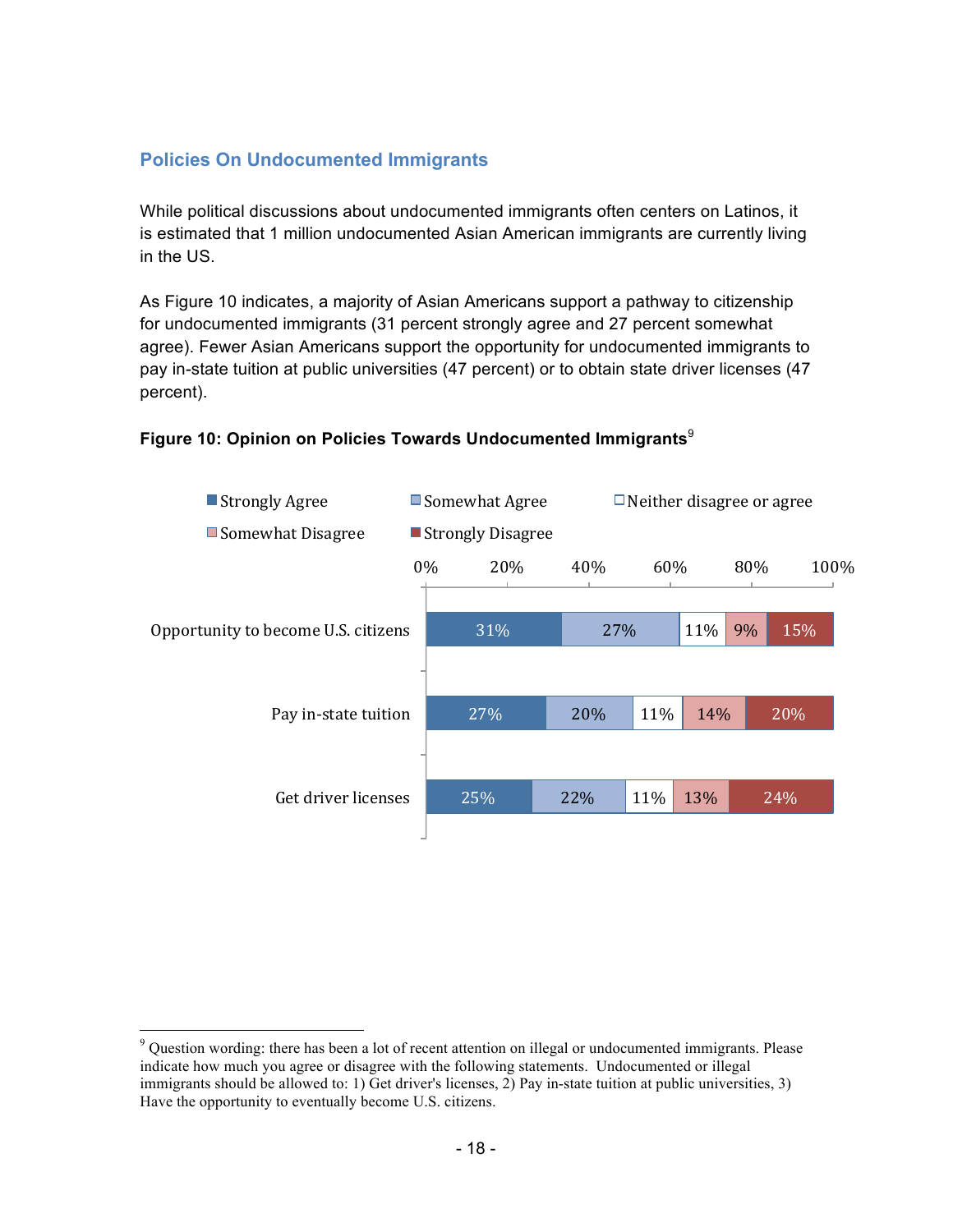## **Environmental Protection**

Starting in 1989, the Gallup polling organization asked Americans the following simple question with respect to their identification with the goals of the environmentalist movement: "Do you consider yourself an environmentalist?" In the early 1990s, over 70% of Americans said they did, but this proportion declined throughout the decade and, by 2000, fewer than one-half of Americans (47%) considered themselves environmentalists.<sup>10</sup> In July 2008, the ABC News organization repeated this question and, by then, only about two in five indicated that they identify as environmentalist (41%).

Another way to ascertain the public commitment to environmentalism has been to ask about its priority in relation to economic growth. Gallup has phrased the tradeoff in priorities in the following manner:

*Which one of these statements about the environment and the economy do you most agree:* 

*Protection of the environment should be given priority, even at the risk of curbing economic growth, OR*

*Economic growth should be given priority, even if the environment suffers to some extent*

Even by this measure, the proportion of Americans giving priority to the environment has declined over the past 10 years, from 47% in 2003 to just 41% in 2012.  $11$ 

We replicated both questions in our survey, and find that Asian Americans and Pacific Islanders rank much higher on their commitment and identification with environmentalism than the rest of the U.S. population. As Figure 11 indicates, 71% of Asian Americans consider themselves environmentalist, more than about 30 points higher than the national average. Among some groups, including Chinese and Vietnamese, the proportions are even higher. Pacific Islanders are also more likely to self-identify as environmentalists than the national average, though the difference is smaller than for Asian Americans. Interestingly, young Asian American adults are not the ones most likely to self-identify as environmentalist.

Finally, as Figure 12 indicates, Asian Americans and Pacific Islanders are significantly more likely than the national average to prioritize environmental protection over economic growth. This sentiment is especially strong among young adults, and among Indian Americans, Japanese Americans, and Korean Americans.

 <sup>10</sup> Karlyn Bowman and Andrew Rugg, *Polls on the Environment, Energy, Global Warming, and Nuclear Power*, AEI Public Opinion Studies (Washington, DC: American Enterprise Institute, April 2012).

<sup>&</sup>lt;sup>11</sup> Dennis Jacobs, *Americans Still Prioritize Economic Growth Over Environment* (Princeton, NJ: Gallup, March 29, 2012).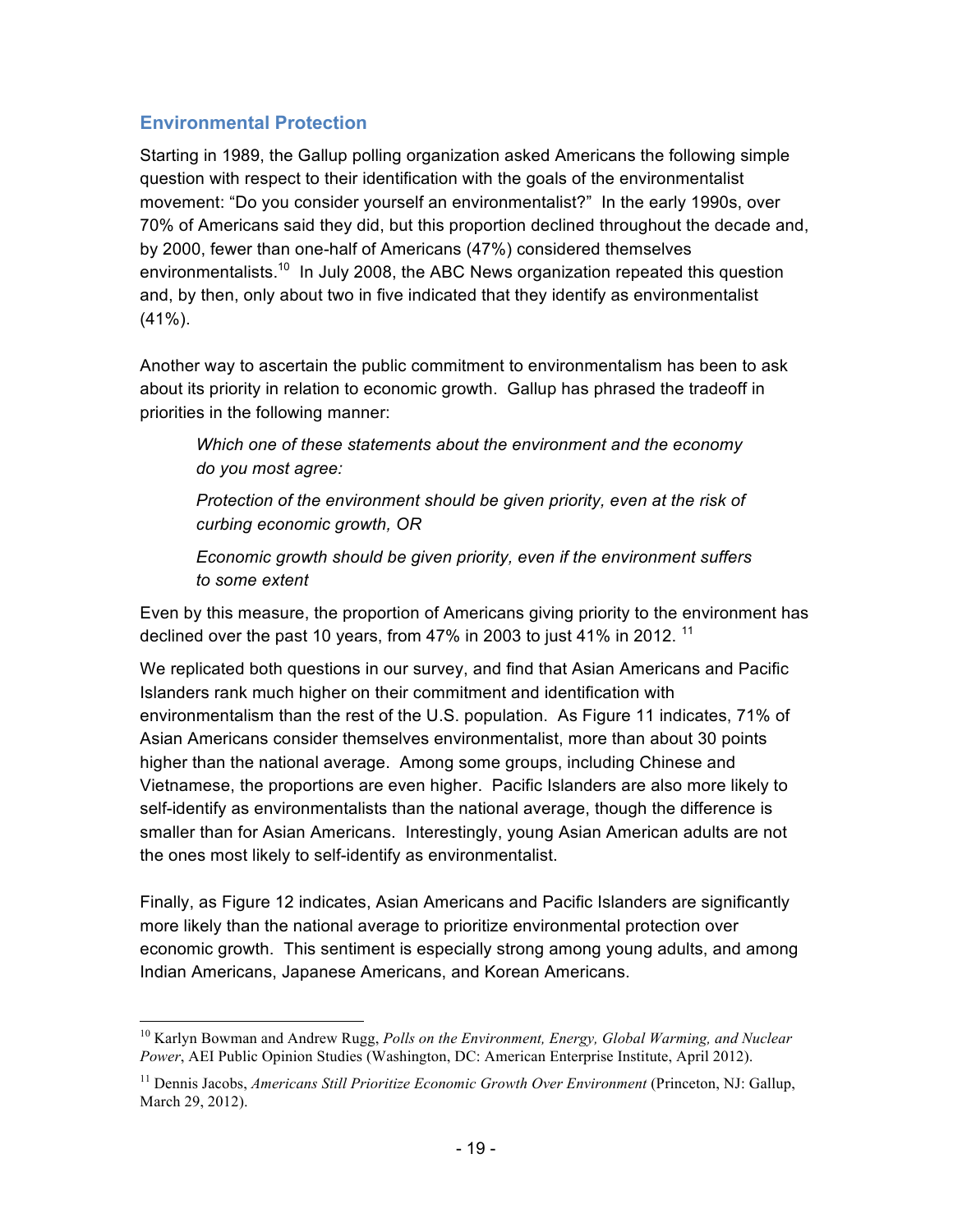

Figure 11: Proportion Who Consider Themselves Environmentalist<sup>12</sup>

<sup>&</sup>lt;sup>12</sup> Question wording: Do you consider yourself an environmentalist?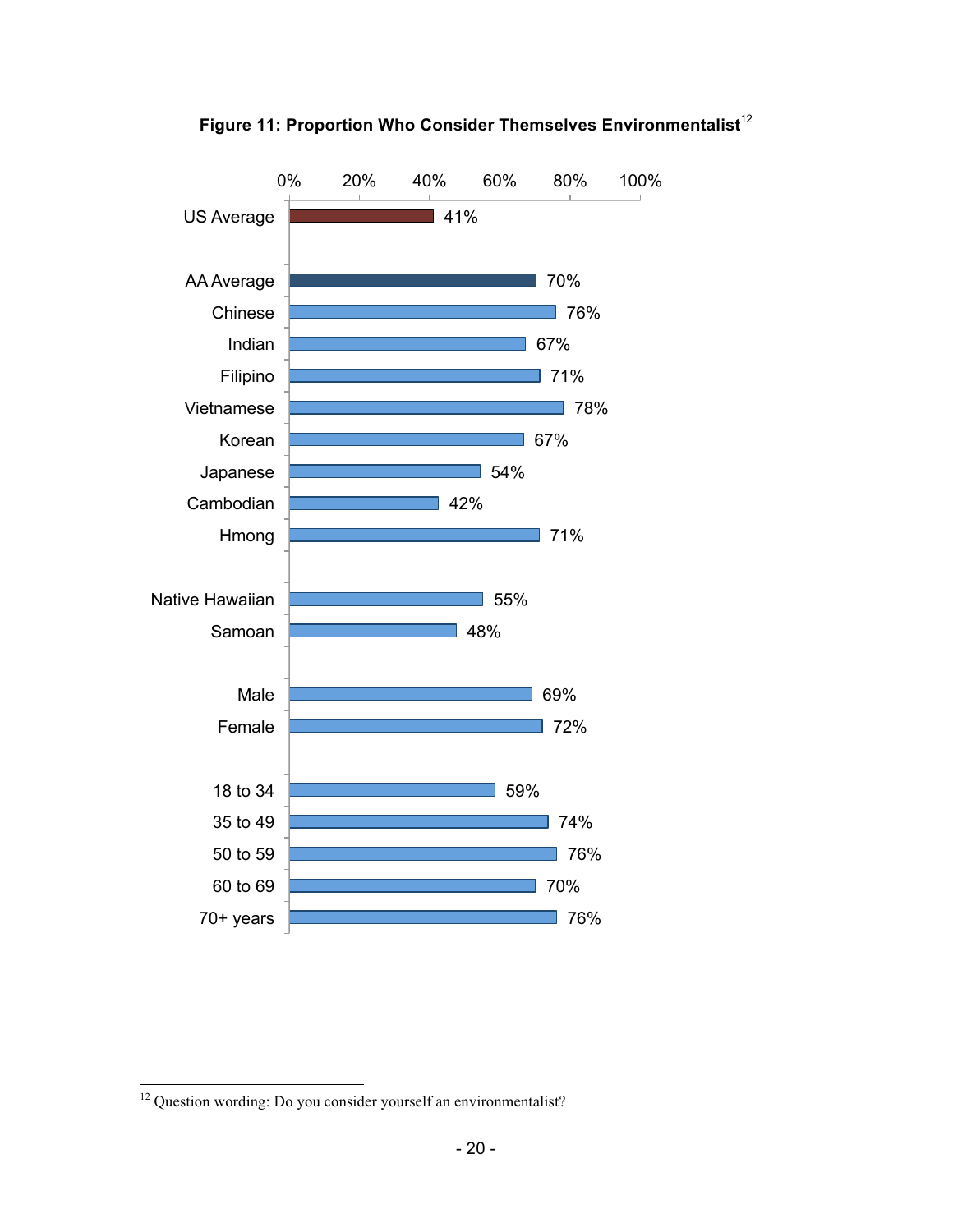

**Figure 12: Priorities on Environmental Protection over Economic Growth**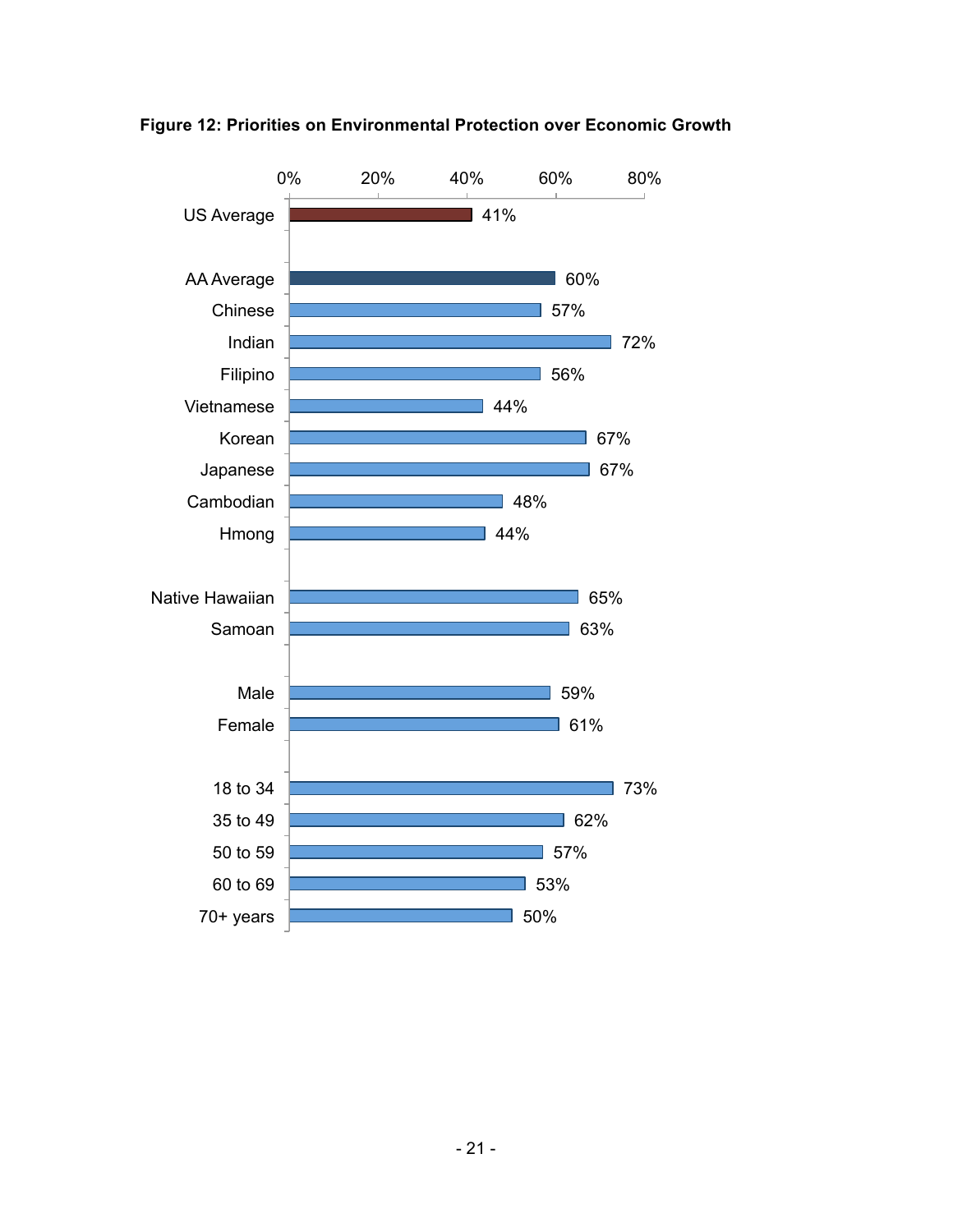## **Deficit Reduction**

Earlier sections of this report noted that only a small proportion of 2012 NAAS respondents mentioned the U.S. federal budget deficit as a "most important problem" facing the country (roughly 7 percent of likely voters), but that nearly 70 percent checked this issue as a key in deciding how they would vote.

This is an issue that is central to non-partisan protest movements, whether by Tea Party Movement activists from the right or Occupy Wall Street activists from the left, and much of the partisan debate is defined by a clash of views over whether deficit reduction ought to be achieved through revenue-generating policies, through cuts in existing programs, or some combination of both. What are Asian Americans and Pacific Islanders' views on this issue? The 2012 NAAS asked two questions relevant to this debate. Respondents were asked, "In order to reduce the national deficit" whether the federal government should "raise taxes on those earning more than \$250,000 a year" or whether it should "rely only on cutting existing programs." Mirroring a general national sentiment, twothirds of NAAS respondents (65 percent) "somewhat" or "strongly" agreed with raising taxes on the rich (See Figure 13).<sup>13</sup> By contrast, only about one-third (35 percent) "somewhat" or "strongly" favored an approach that relied only on cutting programs (See Figure 14).

The support for deficit reduction by levying taxes on the wealthy is widespread across ethnic groups, gender, and age groups. Notably, even a solid majority of NAAS respondents who reported earning a household income of more than \$250,000 in the last year supported this option, with 45 percent strongly supporting it and 15 percent somewhat supporting it. The "all-cuts" approach is broadly unpopular across income groups, gender, and ethnic origin. The one discernible pattern here is elderly (70 years or older) Asian Americans are twice as likely to support cutting programs (44 percent) than are their 18 to 34 year old counterparts (22 percent support).

 $<sup>13</sup>$  In August 2012, a Washington Post/Kaiser Family survey indicated that 63 percent of Americans</sup> supported raising taxes to increase for households with incomes of \$250,000 or more. *The Washington Post-Kaiser Family Foundation Dimensions of Partisanship Survey*, August 2012. Accessed online September 2012 at http://www.kff.org/kaiserpolls/8341.cfm.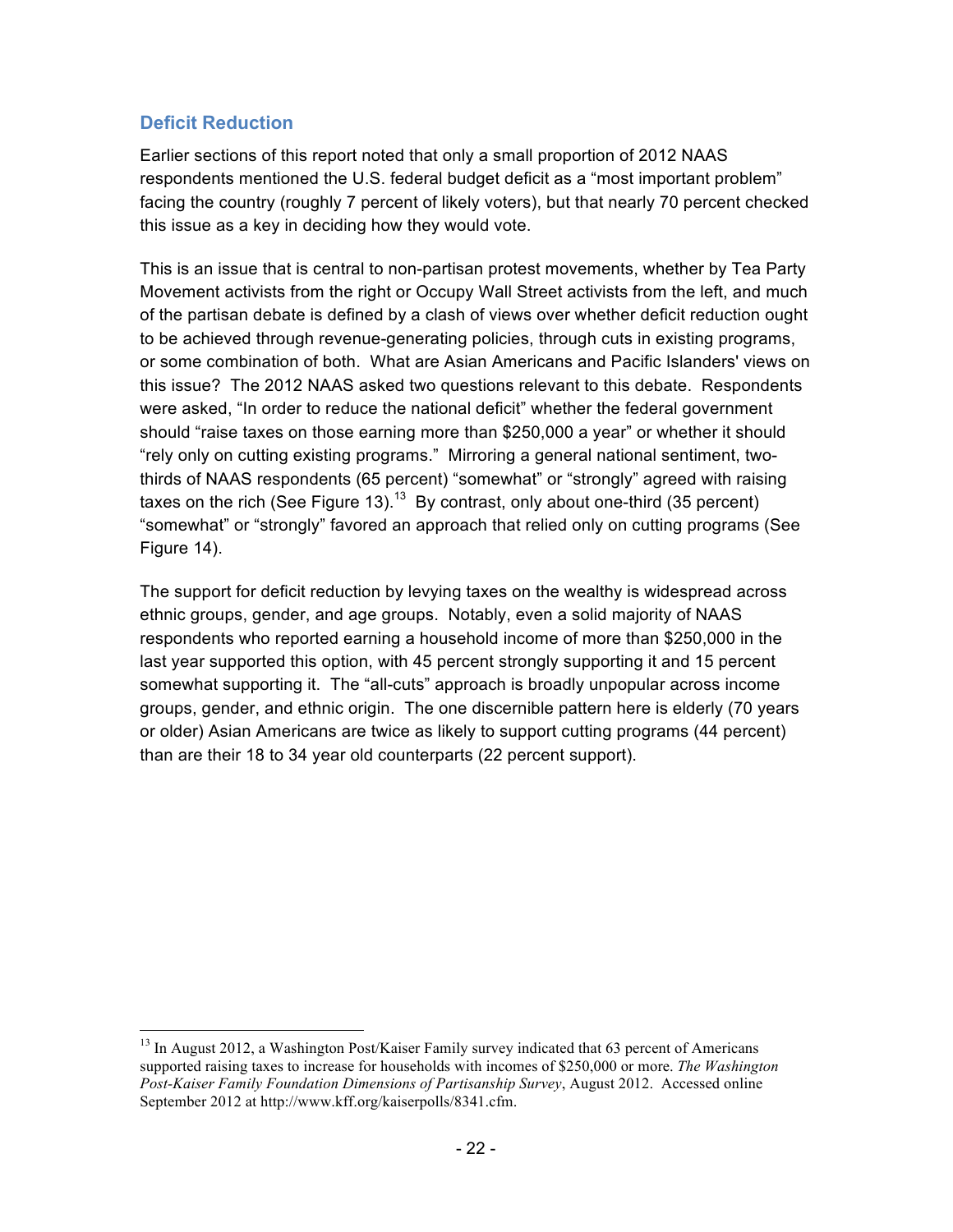



 <sup>14</sup> *The Washington Post-Kaiser Family Foundation Dimensions of Partisanship Survey*, August 2012, http://www.kff.org/kaiserpolls/8341.cfm.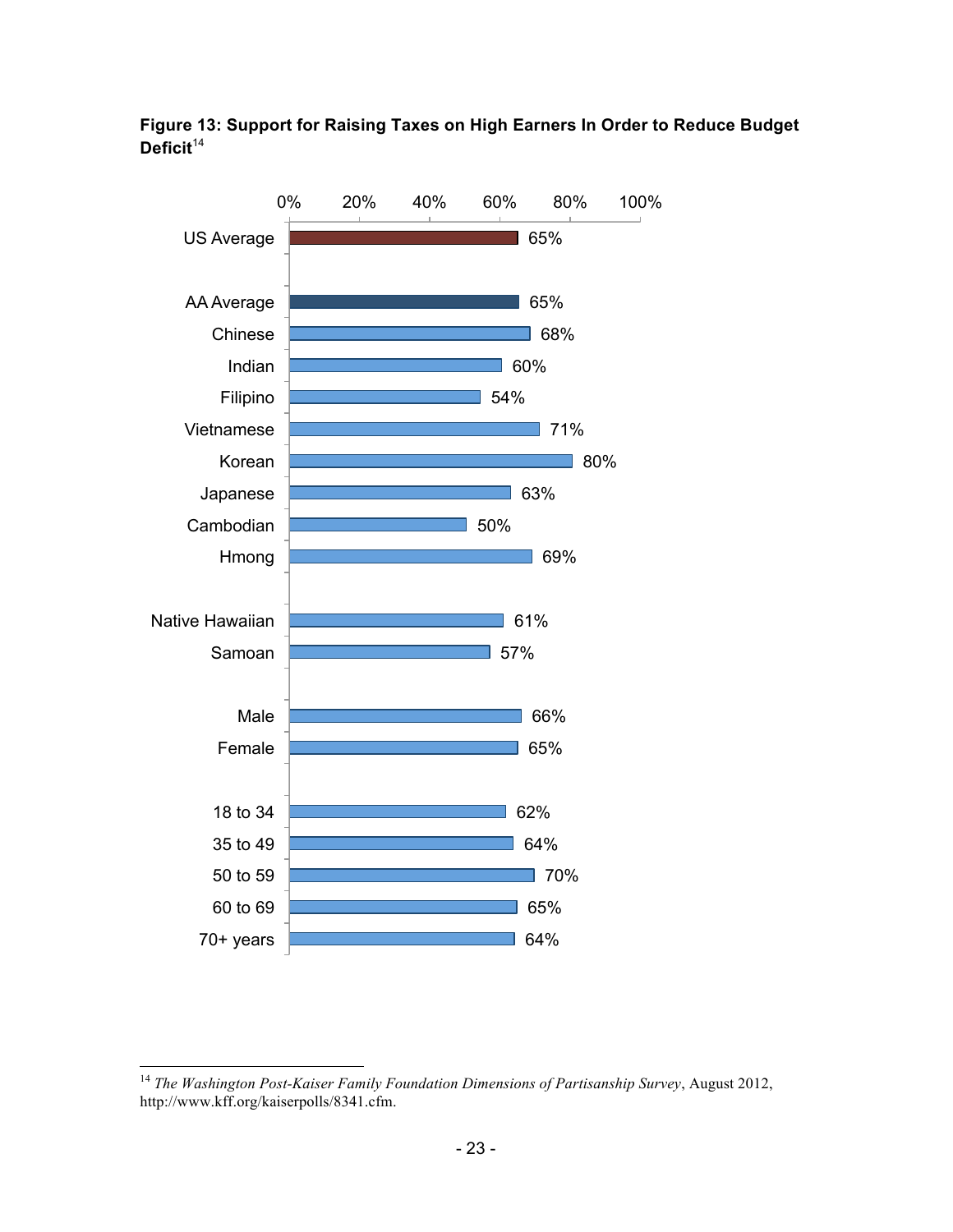

**Figure 14: Support for Reducing Deficit With Spending Cuts Only**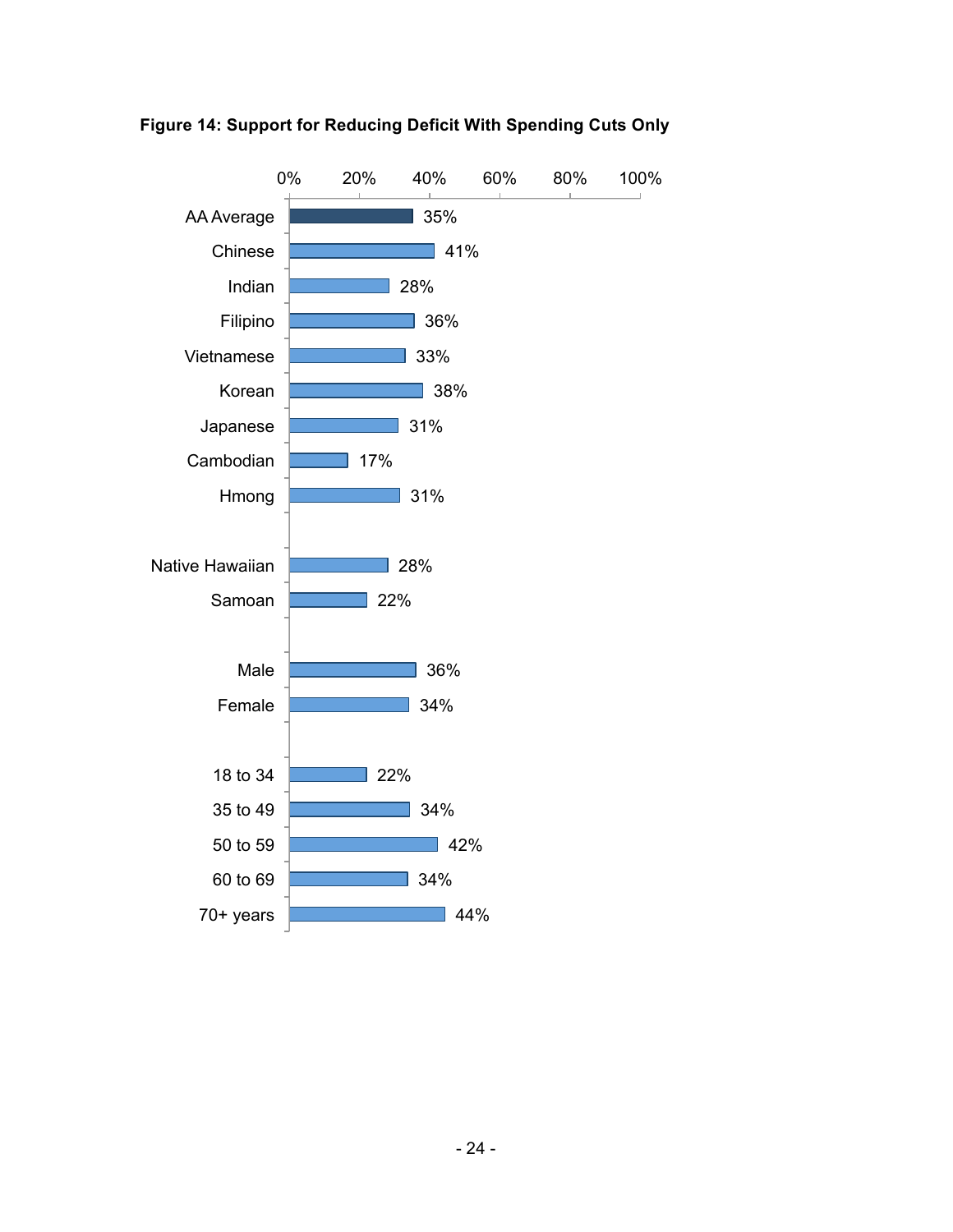### **News Sources and Ethnic Media**

With citizen and likely voter populations that are still mostly composed of first-generation immigrants, the Asian American electorate is notable for the importance of ethnic language media and ballot language access. The 2012 NAAS asked questions about whether respondents received most of their information about "national and international issues" from radio, television, newspapers, magazines and Internet use, limiting respondents to identify up to two primary sources. For each identified primary media source, respondents were asked if it is an Asian or ethnic media source.

|                   | Any<br><b>Source</b> | <b>Ethnic</b><br><b>Source</b> | <b>Likely Voters</b> | <b>Ethnic Source</b><br>(Likely Voters) |
|-------------------|----------------------|--------------------------------|----------------------|-----------------------------------------|
| <b>Television</b> | 67%                  | 45%                            | 70%                  | 35%                                     |
| <b>Internet</b>   | 42                   | 43                             | 40                   | 27                                      |
| <b>Newspaper</b>  | 26                   | 53                             | 34                   | 35                                      |
| Radio             |                      | 45                             | 12                   | 22                                      |
| <b>Magazine</b>   |                      | 29                             |                      | 17                                      |

### **Table 10. Sources of Information Among Adults and Likely Voters<sup>15</sup> (Asian Americans)**

As Table 10 shows, television is easily the most commonly cited source of information about politics and other national and international affairs (67%), followed by the Internet (42%). Traditional media sources of the 20th Century, like print newspapers and magazine or radio lag quite far behind in their usage as a primary source of information. Likely voters are somewhat more likely, however, to report reliance on newspapers for their political information. Table 10 also shows that, to a significant extent, Asian Americans continue to rely on ethnic or Asian media outlets for this information, rather than English-language mainstream sources. For the most commonly cited media sources (television, the Internet, and newspapers), the reliance on ethnic media among all Asian Americans in the 2012 NAAS sample ranges between 43 percent and 53 percent. This reliance on ethnic media diminishes significantly among likely voters down to a range of 27 percent to 35 percent.

<sup>&</sup>lt;sup>15</sup> Question: "How do you get most of your news about national and international issues? From ... television ... the Internet ... newspapers ... radio ... magazines?" For each identified source, respondents were then asked if that source if that was an ethnic or Asian media source.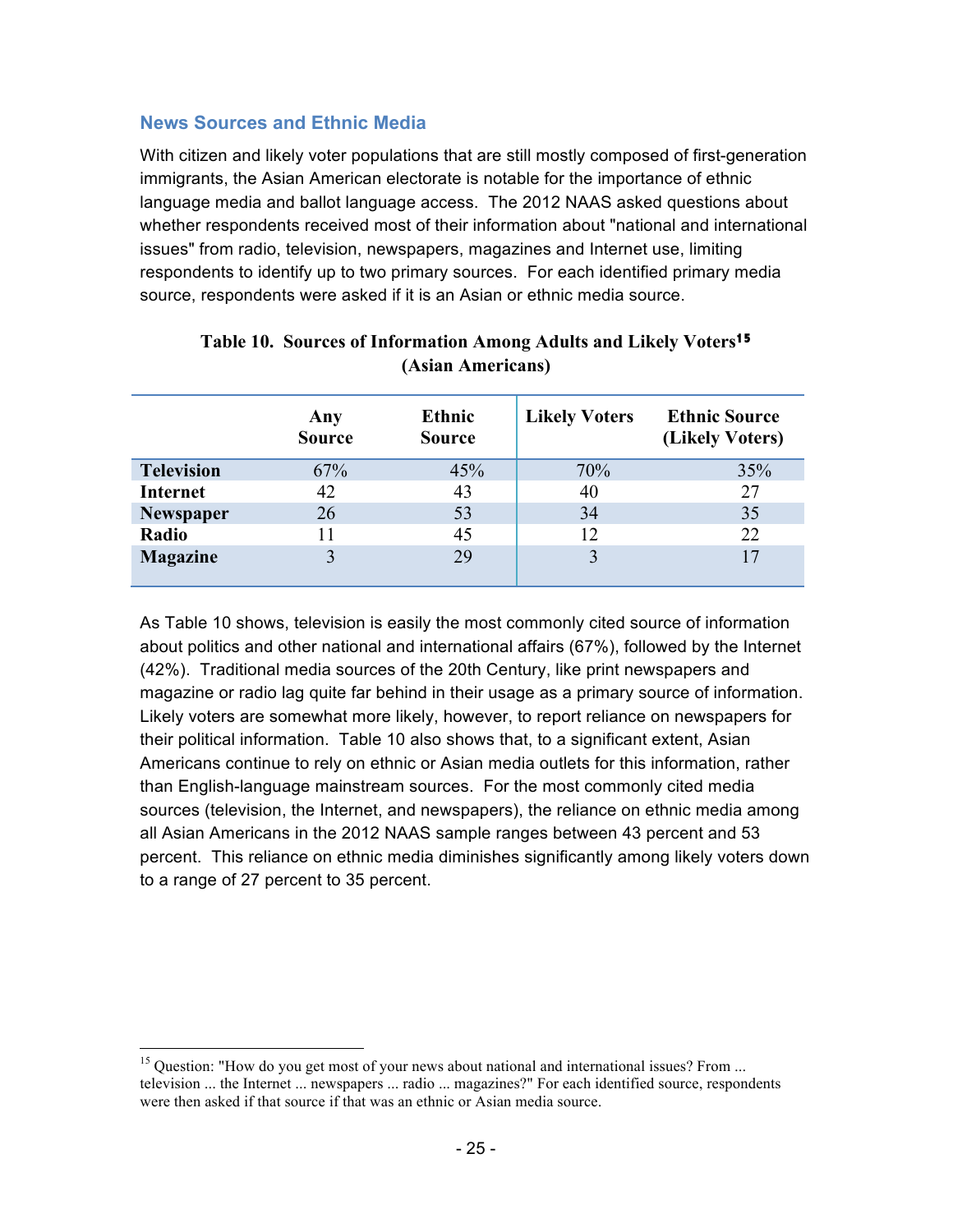# **APPENDIX**

# **Methodology**

This report is based on data collected from 3,034 telephone interviews of adults in the United States who identify themselves as Asian American, which in the broadest sense includes people with any family background from countries in Asia. We also conducted 342 interviews with Pacific Islanders. Interviews were conducted by telephone from July 31, 2012 through September 19, 2012. Additional interviews are ongoing through October 2008, and a total of roughly 5,000 interviews will complete the data collection.

The breakdown of the sample by ethnic background is as follows:

| Chinese         | 529 |
|-----------------|-----|
| Indian          | 386 |
| Filipino        | 396 |
| Vietnamese      | 425 |
| Korean          | 463 |
| Japanese        | 407 |
| Cambodian       | 197 |
| Hmong           | 231 |
| Native Hawaiian | 272 |
| Samoan          | 70  |

Respondents were offered a choice of language to be interviewed in English, Mandarin, Cantonese, Hindi, Hmong, Japanese, Khmer, Korean, Thai, Tagalog, and Vietnamese. 44% of the sample was interviewed in a language other than English.

The randomly drawn list sample was obtained from TargetSmart with ethnicity coded by Ethnic Technologies (and Catalist for the Hmong sample, for which TargetSmart does not have an ethnic classification). The listed samples include those not registered as well as those who are registered. Registered voter lists are obtained from state registrars, matched to consumer information data, and updated for address changes. The party registration characteristics of our survey sample are in line with estimates from previous studies of Asian Americans in particular states. The survey was conducted by Interviewing Services of America, Inc. (ISA) of Van Nuys, California, under the supervision of Francine Cafarchia, John Roses, and Frank Weimer. Mobile phones were included in the dialing procedure. Interview translations were conducted by Accent on Languages of Berkeley, California, and audited by a team of bilingual staff in partner organizations.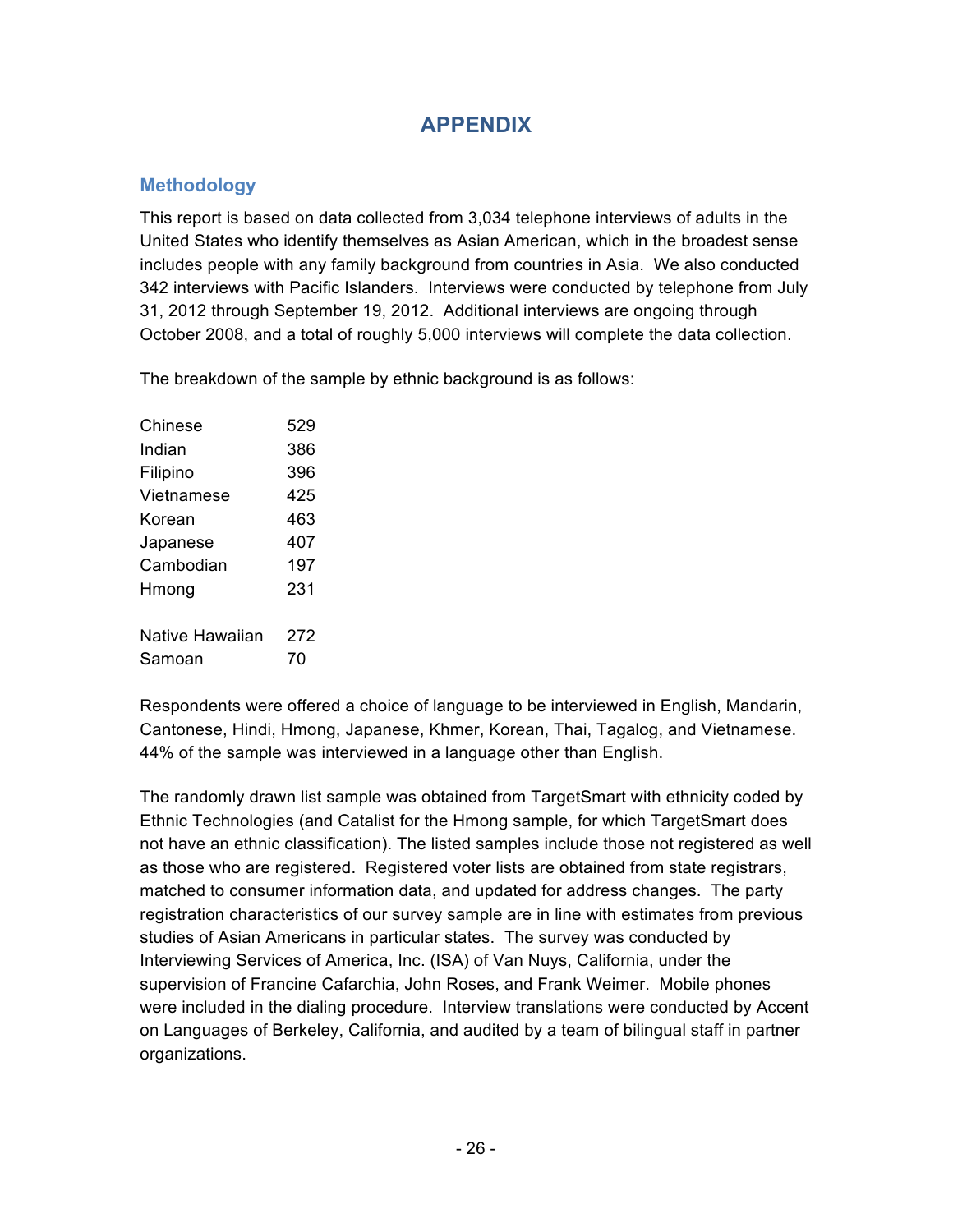Sampling error of the groups reported in this survey are as follows:

Overall sample of Asian Americans: +/- 2% Overall sample of Pacific Islanders: +/- 6%

Asian Americans:

| Chinese    | +/- 5%   |
|------------|----------|
| Indian     | +/- 5%   |
| Filipino   | $+/- 5%$ |
| Vietnamese | +/- 5%   |
| Korean     | $+/- 5%$ |
| Japanese   | +/- 5%   |
| Cambodian  | +/- 7%   |
| Hmong      | $+/- 7%$ |
|            |          |

Native Hawaiians +/- 6% Samoans +/- 12%

Sampling error from the size of our sample is only one type of error possible in surveys like the 2012 NAAS. Findings may also be subject to variation from question wording, question order, and the time and date when the survey was conducted.

The sampling frame was drawn primarily from commercial vendor lists of "very likely" and "likely" Asians. We used Census data from the 2010 decennial census and the 2010 American Community Survey to set sample targets for ethnic sub-groups. Ethnic subgroup targets were set to provide adequate representation for the largest Asian American groups, but also to provide as much statistical power to as many groups as possible.

The findings in this report are weighted statistically to account for any demographic differences of interest between the sample and population parameters for analyses of the national Asian American population, as well as for subgroups of the population, on the following dimensions: size of group within a state, educational attainment, gender and nativity. Nativity was not included in the post-stratification weight calculations for Pacific Islanders, given the rarity of foreign-born NHPIs in the population, and in our survey.

The National Asian American Survey is the collaborative effort of Karthick Ramakrishnan at University of California-Riverside and Taeku Lee at University of California-Berkeley. Questions about sample design should be directed to Karthick Ramakrishnan at karthick@ucr.edu.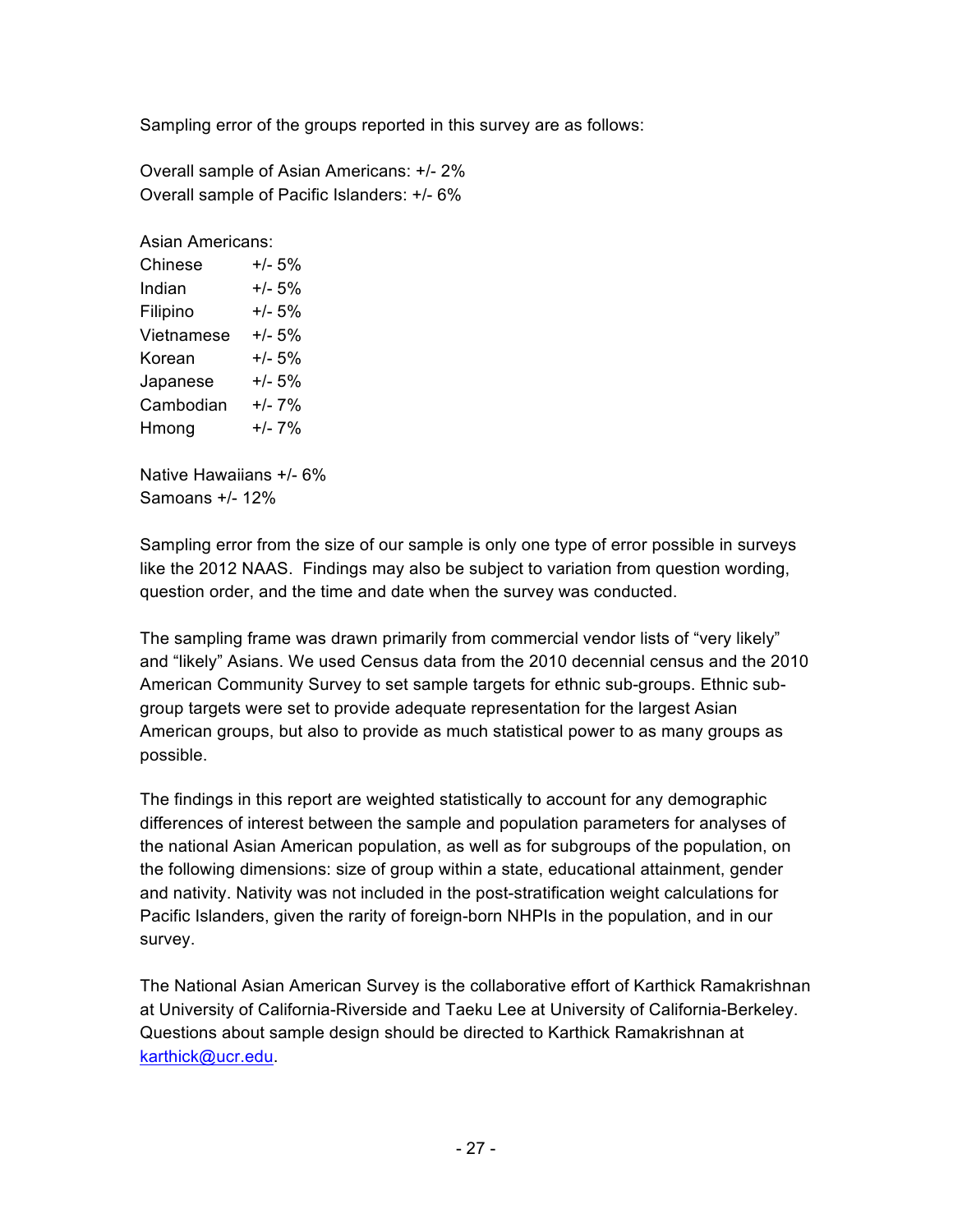## **Glossary of Terms and Concepts**

#### Ethnic subgroups

Respondents in our survey were asked: "What is your ancestry or ethnic origin?" Those that specified an ancestry or ethnic origin to a prior question on racial identification were assigned that ancestry or ethnic origin. For response choices, we used the U.S. Census classification system of Indian, Chinese, Filipino, Hmong, Japanese, Korean, Vietnamese, and other national origins such as Bangladeshi, Cambodian, etc. Based on the distribution of responses in our survey, we report data on Chinese, Indian, Filipino, Vietnamese, Korean, Japanese, Cambodian, and Hmong.

For Pacific Islanders, we report data on the two largest groups for whom we have adequate sample sizes: Native Hawaiians and Samoans. We also targeted Tongans for interviewing, but do not have sample sizes large enough to report the data reliably.

### **Revision Notes**

Oct 16, 2012: Section on News Sources and Ethnic Media added.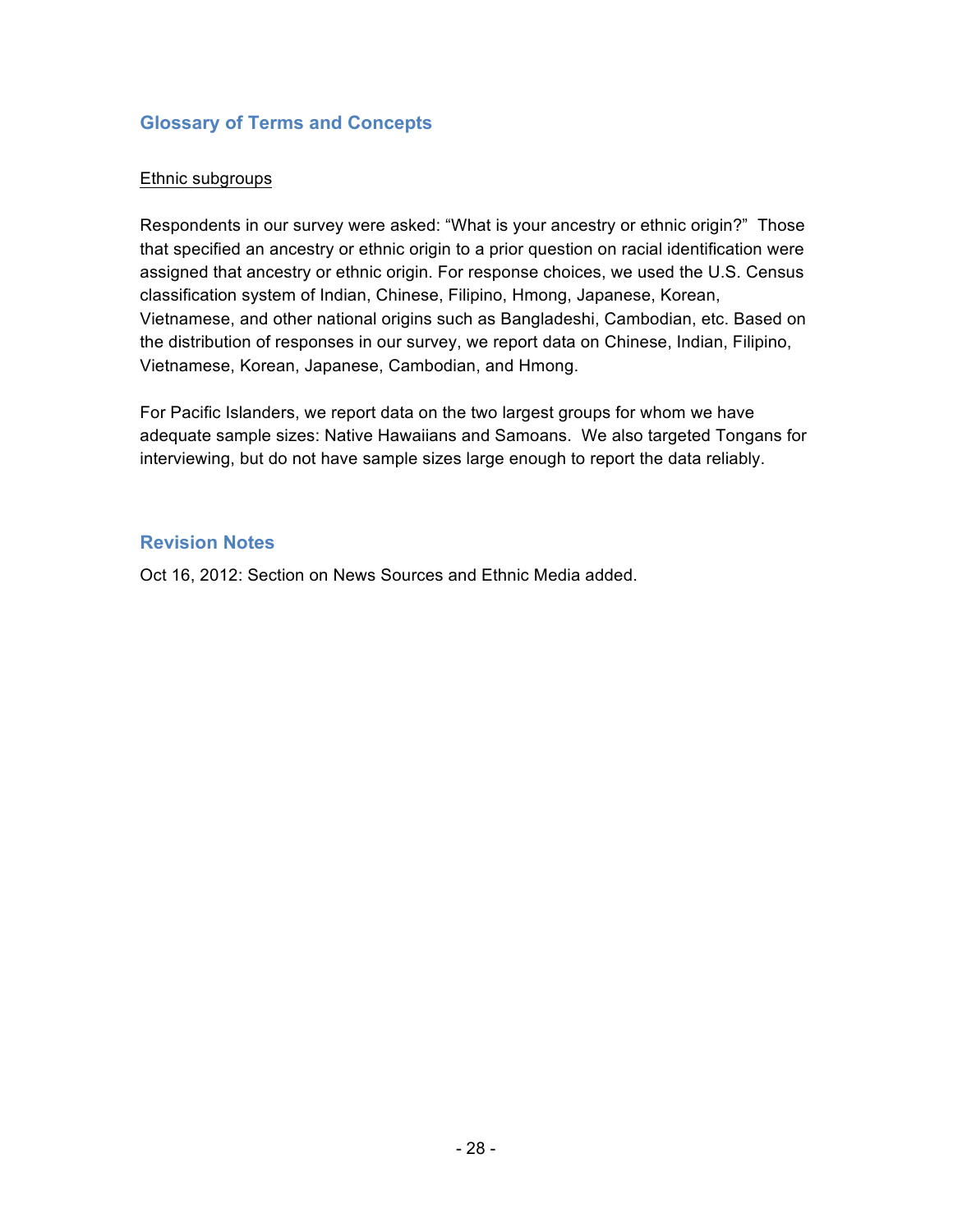# **ACKNOWLEDGMENTS**

The National Asian American Survey thanks the following funders for their support of the portion of the survey regarding policy priorities and issue preferences of the Asian and Pacific Islanders: the Ford Foundation, the James Irvine Foundation, the Evelyn & Walter Haas, Jr. Fund, the Korean American Community Foundation, the Gill Foundation and Anonymous.

National Asian American Survey (NAAS) is a scientific, independent, and nonpartisan effort to gauge the opinions of Asian Americans and Pacific Islanders in the United States. In our 2012 survey effort, we benefited greatly from the help of the following individuals and institutions. We, the authors (Karthick Ramakrishnan and Taeku Lee) are solely responsible for any errors contained herein.

Project partners on the survey who provided significant assistance in funding and outreach included the National Asian Pacific American Women's Forum (NAPAWF) and the Asian American Justice Center.

Outreach partners on the survey include 18 Million Rising, Advocates for Youth, API Equality - LA, Asian American Legal Defense and Education Fund, Asian American/Pacific Islanders in Philanthropy, Asian Law Caucus, Asian Pacific American Labor Alliance, Asian Pacific American Legal Center, Asian Pacific Environmental Network, Asian Pacific Islander American Vote, Asian Pacific Islander Health Forum, California Immigrant Policy Center, Chinese for Affirmative Action, Japanese American Citizens League, Movement Advancement Project, National Coalition for Asian Pacific American Community Development, National Korean American Service & Education Consortium, National Latina Institute for Reproductive Health, National Queer Asian Pacific Islander Alliance, Orange County Asian and Pacific Islander Community Alliance, Reproductive Health Technologies Project, South Asian Americans Leading Together, South Asian Network, and Southeast Asia Resource Action Center.

In designing this survey, we benefited from the input of our advisory committee, which included Terry Ao Minnis, Gregory Cendana, Christine Chen, Ben de Guzman, Mary Anne Foo, Gary Gates, Jessica Gonzalez-Rojas, Morna Ha, Lisa Hasegawa, Alice Hom, Daniel Ichinose, Deepa Iyer, Laura Jimenez, Jee Kim, Kathy Ko, Manju Kulkarni, Jenny Lam, Remy Lee, Sean Lund, Glenn Magpantay, Kirsten Moore, Ineke Mushovic, Priscilla Ouchida, Riamsalio Phetchareun, Christopher Punongbayan, Reshma Shamasunder, Doua Thor, Aimee Thorne-Thomsen, Tommy Tseng and Miriam Yeung.

We benefited from the invaluable research assistance of Chris Haynes (UC-Riverside) and Sun Kim (UC-Berkeley), assistance on communications from Rohan Mascarenhas, and help with graphic design from Abigail Grimshaw. We also thank our various press officers for their assistance with publicity, including Bettye Miller (UC-Riverside),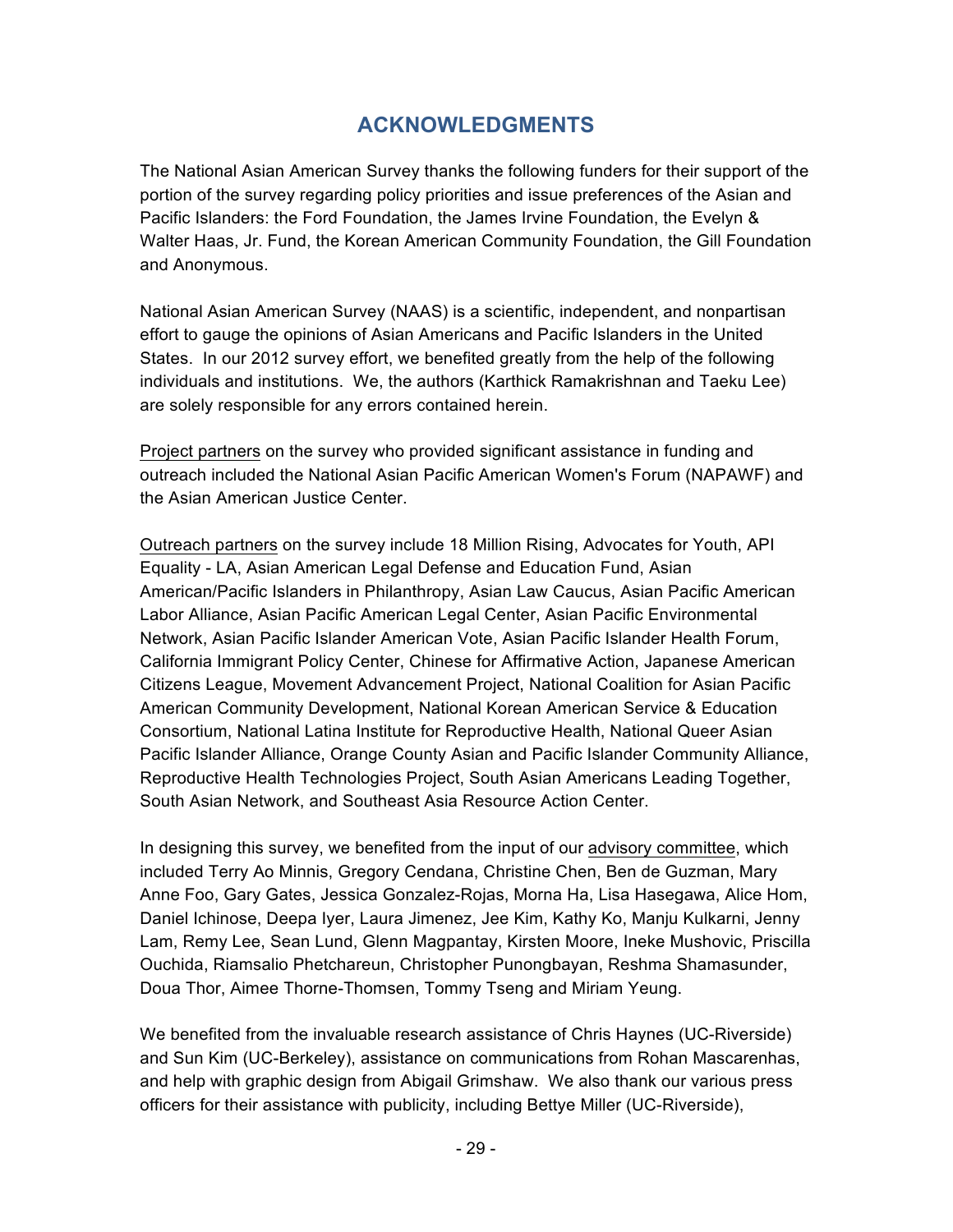Kathleen Maclay (UC-Berkeley), Drew Sample (Wilson Center), Kimberly Goulard (VENG group), and Elizabeth Toledo (Camino PR). We also greatly appreciate the work of staff volunteers who helped to audit the various translations of the survey: Florence Chien, Yuk-Ching Chien, Lang Fang, Kathy Huynh, Jessica Lee, Hiroko Otani, Amit Sharma, Aimee Thorne-Thomsen, Crystal Yah.

We also thank staff at Interviewing Service of America, including Francine Cafarchia, John Roses, Frank Weimer, and Ed Coscoluella, for helping to shepherd this project in its fielding stage, and to the dozens of interviewers who interviewed the thousands of Asian American and Pacific Islander voices featured in our survey and summarized in this report.